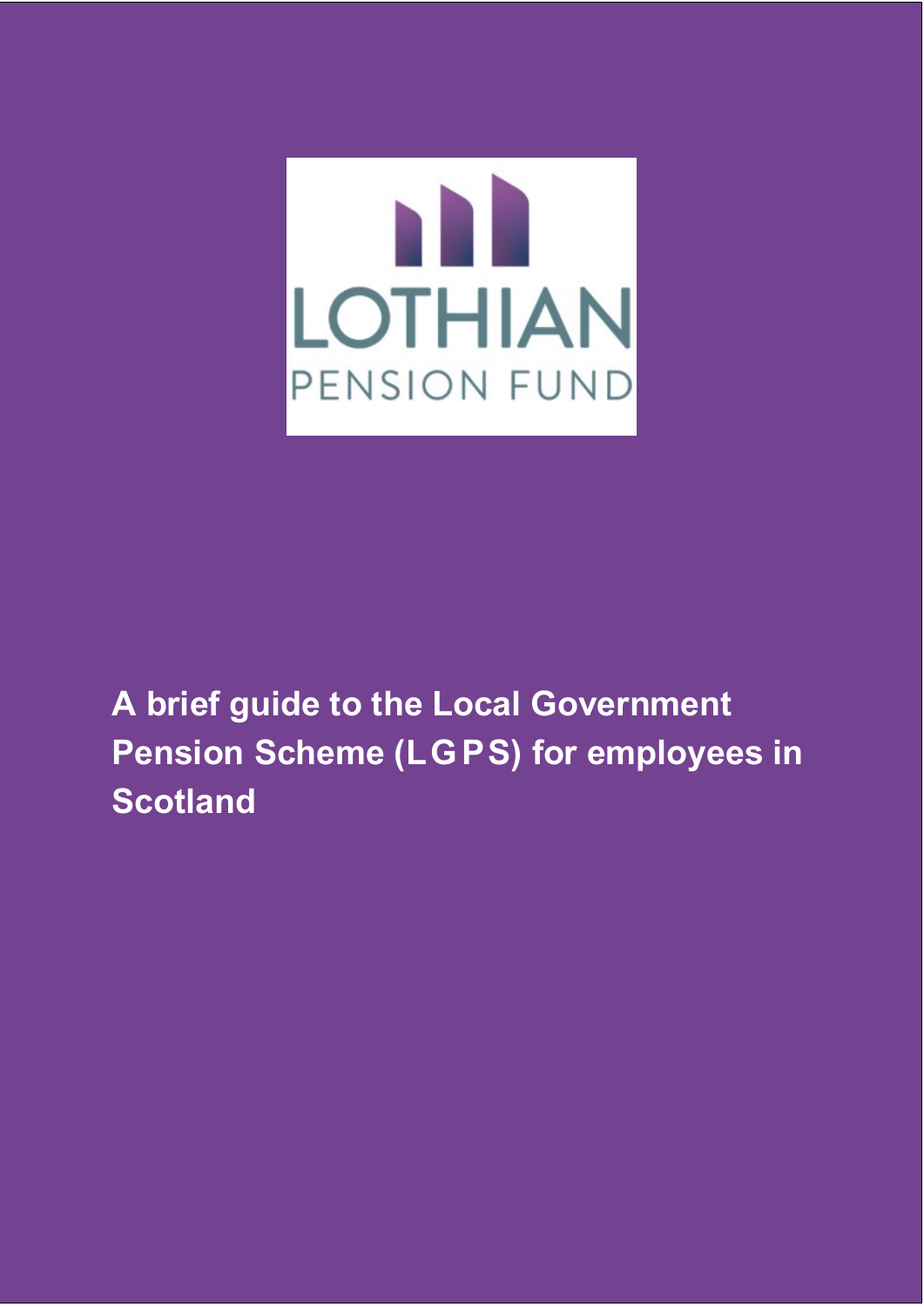# **Brief guide to the Local Government Pension Scheme (LGPS) for employees in Scotland**

# **Contents**

| The Scheme <b>contract the Scheme of the Scheme of the Scheme of the Scheme of the Scheme of the Scheme of Scheme of S</b> |  |
|----------------------------------------------------------------------------------------------------------------------------|--|
|                                                                                                                            |  |
|                                                                                                                            |  |
|                                                                                                                            |  |
|                                                                                                                            |  |
|                                                                                                                            |  |
|                                                                                                                            |  |
|                                                                                                                            |  |
|                                                                                                                            |  |
|                                                                                                                            |  |
|                                                                                                                            |  |
|                                                                                                                            |  |
|                                                                                                                            |  |
|                                                                                                                            |  |
|                                                                                                                            |  |
|                                                                                                                            |  |
|                                                                                                                            |  |
|                                                                                                                            |  |
|                                                                                                                            |  |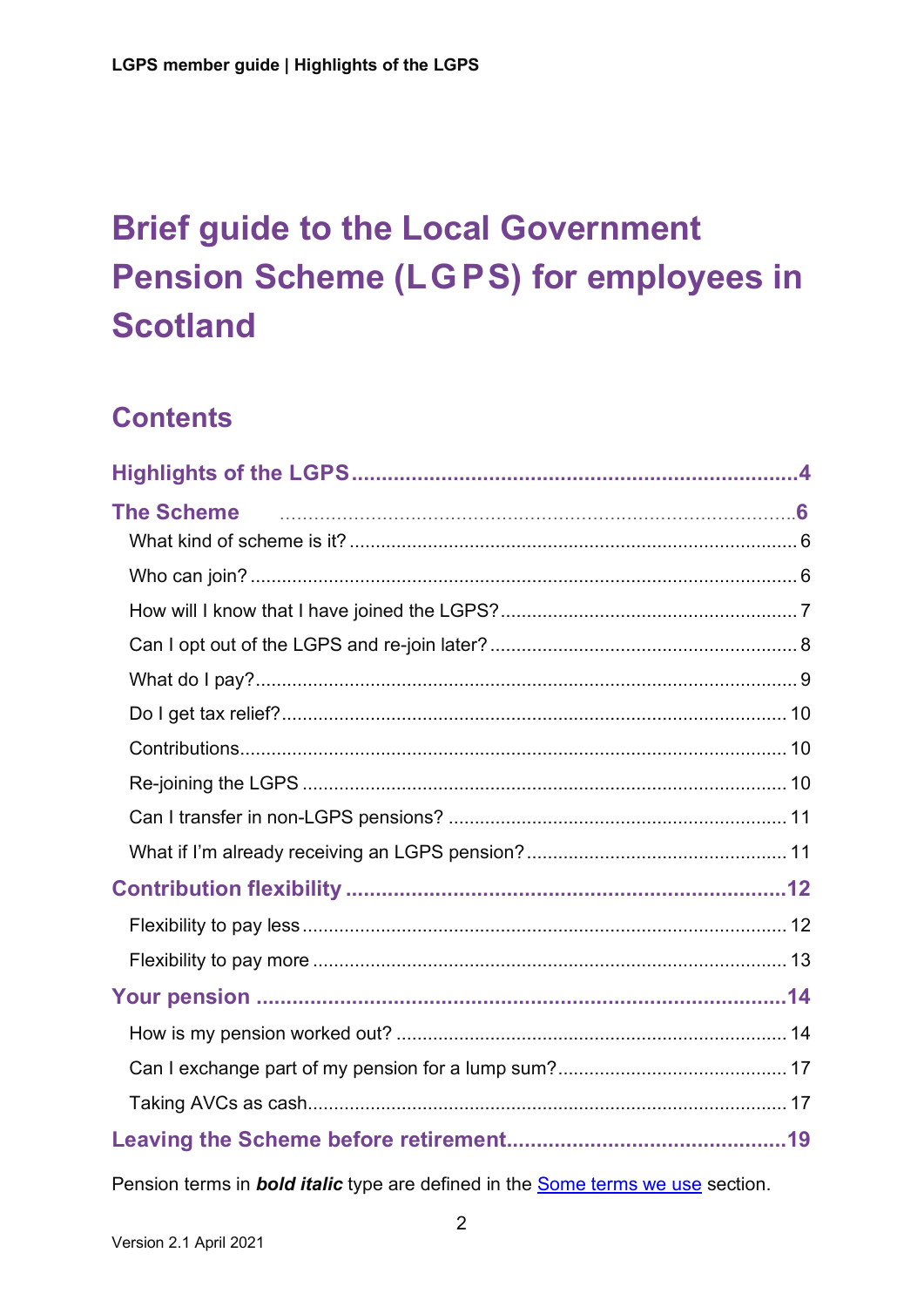| What if I lose my job through redundancy or business efficiency? 25               |  |
|-----------------------------------------------------------------------------------|--|
|                                                                                   |  |
|                                                                                   |  |
|                                                                                   |  |
|                                                                                   |  |
|                                                                                   |  |
|                                                                                   |  |
|                                                                                   |  |
|                                                                                   |  |
| What will be paid to my spouse, civil partner or eligible cohabiting partner?  28 |  |
|                                                                                   |  |
|                                                                                   |  |
|                                                                                   |  |
|                                                                                   |  |
|                                                                                   |  |

Where pension terms are used in this guide, they appear in *bold italic* type. These terms are defined in the **[Some terms we use](#page-32-0)** section.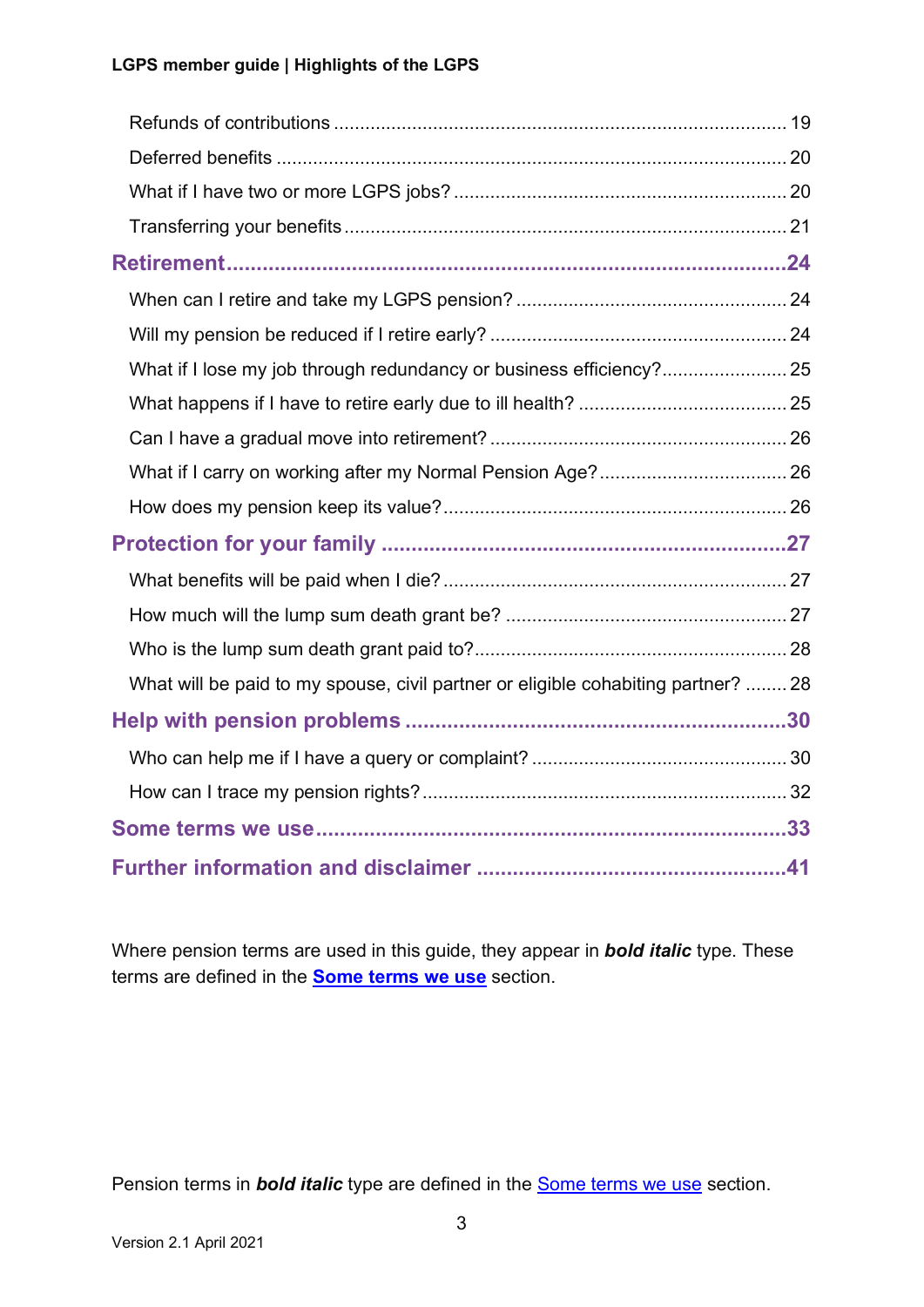# <span id="page-3-0"></span>**Highlights of the LGPS**

The LGPS gives you:

#### **Secure benefits:**

the Scheme provides you with a future income, independent of share prices and stock market fluctuations.

#### **At a low cost to you:**

with tax-efficient savings.

#### **And your employer pays in too:**

the Scheme is provided by your employer who meets the balance of the cost of providing your benefits in the LGPS.

You can look forward to your retirement in the LGPS with:

#### **A secure pension:**

worked out every *Scheme year* and added to your *pension account.* The pension added to your account at the end of a *Scheme year* is an amount equal to a 49th of your *pensionable pay* in that year if you are in the main section. At the end of every **Scheme year** the total amount of pension in your account is revalued to take into account the cost of living (as currently measured by the *Consumer Prices Index (CPI)*). The *Scheme year* runs from 1 April to 31 March.

#### **Flexibility to pay more or less contributions:**

you can boost your pension by paying more contributions, which you would get tax relief on. You also have the option to pay half your normal contributions in return for half your normal pension. This is known as the 50/50 section of the Scheme. The 50/50 section is designed to help members stay in the Scheme when times are financially tough.

#### **Tax-free cash:**

when you take your pension you have the option to exchange part of it for some taxfree cash.

#### **Peace of mind:**

your family enjoys financial security, with immediate life cover and a pension for your spouse, *civil partner* or *eligible cohabiting partner* and *eligible children* if you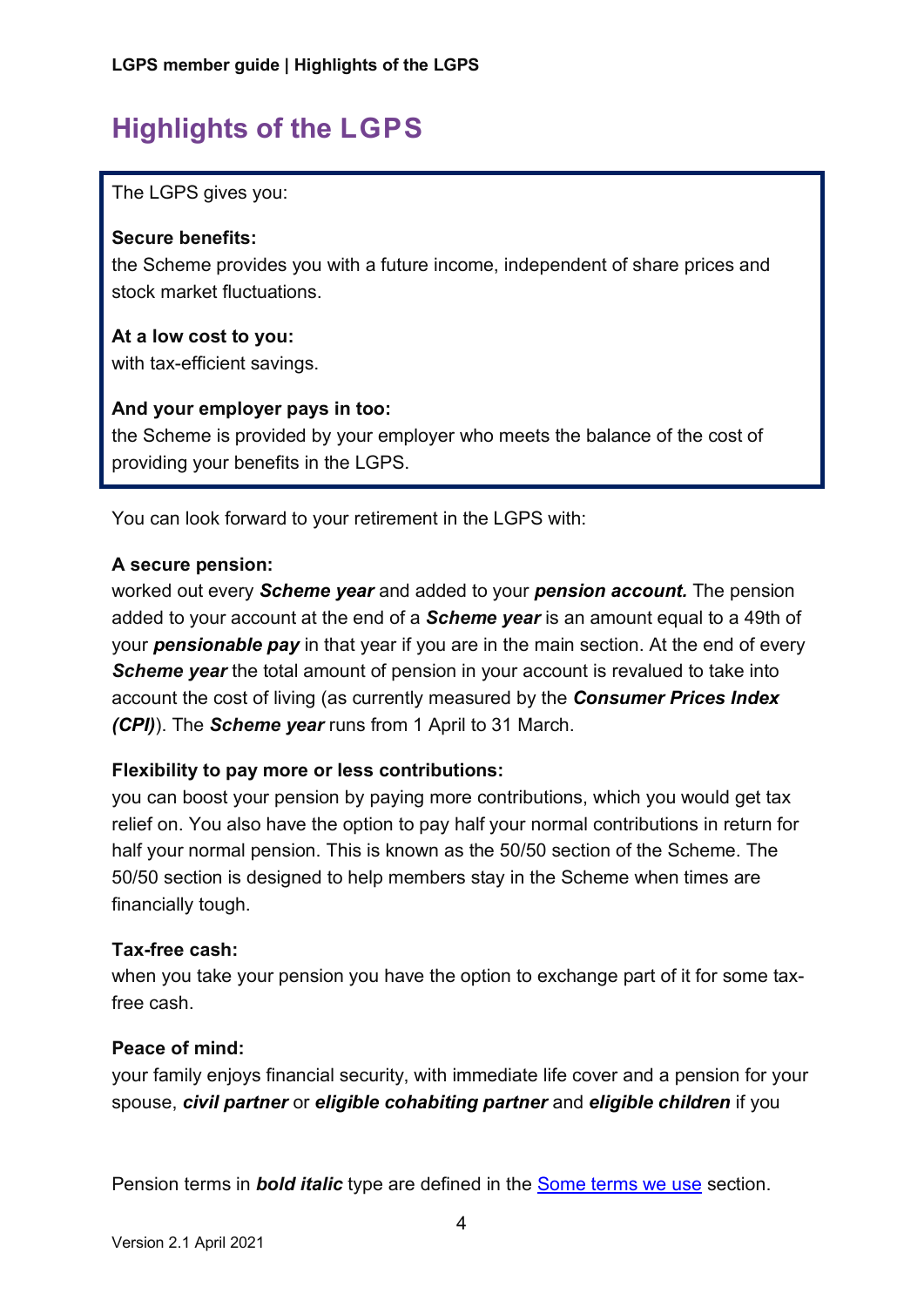die in service. If you become seriously ill and you've met the two-year *qualifying period*, you could receive immediate ill health benefits.

#### **Freedom to choose when to take your pension:**

You do not need to have reached your *Normal Pension Age* to take your pension. Once you've met the two year *qualifying period*, you can choose to retire and take your pension at any time between age 55 and 75. Your *Normal Pension Age* is simply the age you can retire and take the pension you've built up in full. If you choose to take your pension before your *Normal Pension Age* it will normally be reduced, as it's being paid earlier. If you take it later than your *Normal Pension Age* it's increased because it's being paid later.

#### **Redundancy and efficiency retirement:**

if you are made redundant or retired in the interests of business efficiency when you are 55 or over (or in some cases, 50 or over), you will receive immediate payment of the benefits you've built up, provided you've met the two year *qualifying period.* Your main LGPS benefits would not be reduced for early payment. Any additional pension you have bought would be reduced if you are under your *Normal Pension Age* when you retire.

#### **Flexible retirement:**

You may wish to consider flexible retirement if:

- you are age 55 or over
- you have met the two-year *qualifying period*, and
- your employer agrees.

Flexible retirement helps you ease into retirement. If you reduce your hours or move to a less senior position, you can take some or all the benefits you have already built up. Your benefits may be reduced for early payment.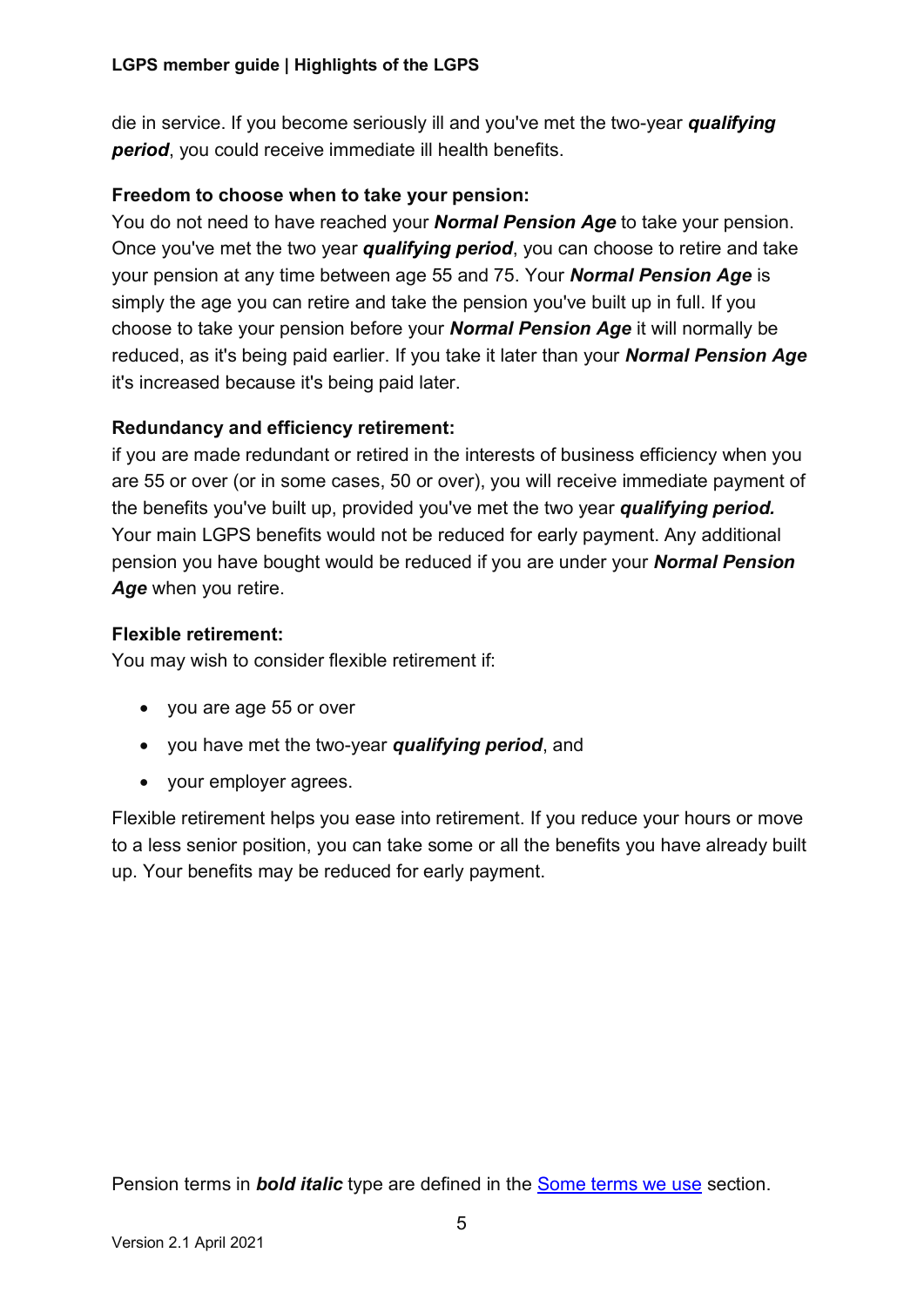# <span id="page-5-0"></span>**The Scheme**

This guide briefly describes the membership conditions and main Scheme benefits that apply if you pay into the LGPS on or after 1 April 2015.

The guide is not relevant for councillors.

Any reference to the LGPS or the Scheme is a reference to the LGPS in Scotland.

### <span id="page-5-1"></span>**What kind of scheme is it?**

The LGPS is a tax approved, defined benefit occupational pension scheme.

The LGPS was contracted out of the State Second Pension scheme (S2P) until 5 April 2016. From 6 April 2016, 'contracted out' status ended for all pension schemes due to the introduction of the single tier State Pension.

The Scheme was set up under the Public Service Pensions Act 2013 and, in the case of the LGPS (Transitional Provisions and Savings) (Scotland) Regulations 2014, under the Superannuation Act 1972.

The LGPS meets the government's standards under the automatic enrolment provisions of the Pensions Act 2008.

The amount of pension you earn in a *Scheme year* is worked out each year and added to your *pension account*. The total amount in your *pension account* is revalued at the end of each *Scheme year* so your pension keeps up with the cost of living.

<span id="page-5-2"></span>The LGPS is very secure because the benefits are set out in law.

### **Who can join?**

The LGPS covers employees working in local government and for other organisations that have chosen to participate in it. To be able to join the LGPS, you need to be under age 75 and work for an employer that offers membership of the Scheme. If you are employed by a non-local government organisation which participates in the LGPS (an *admission body*), you can only join if your employer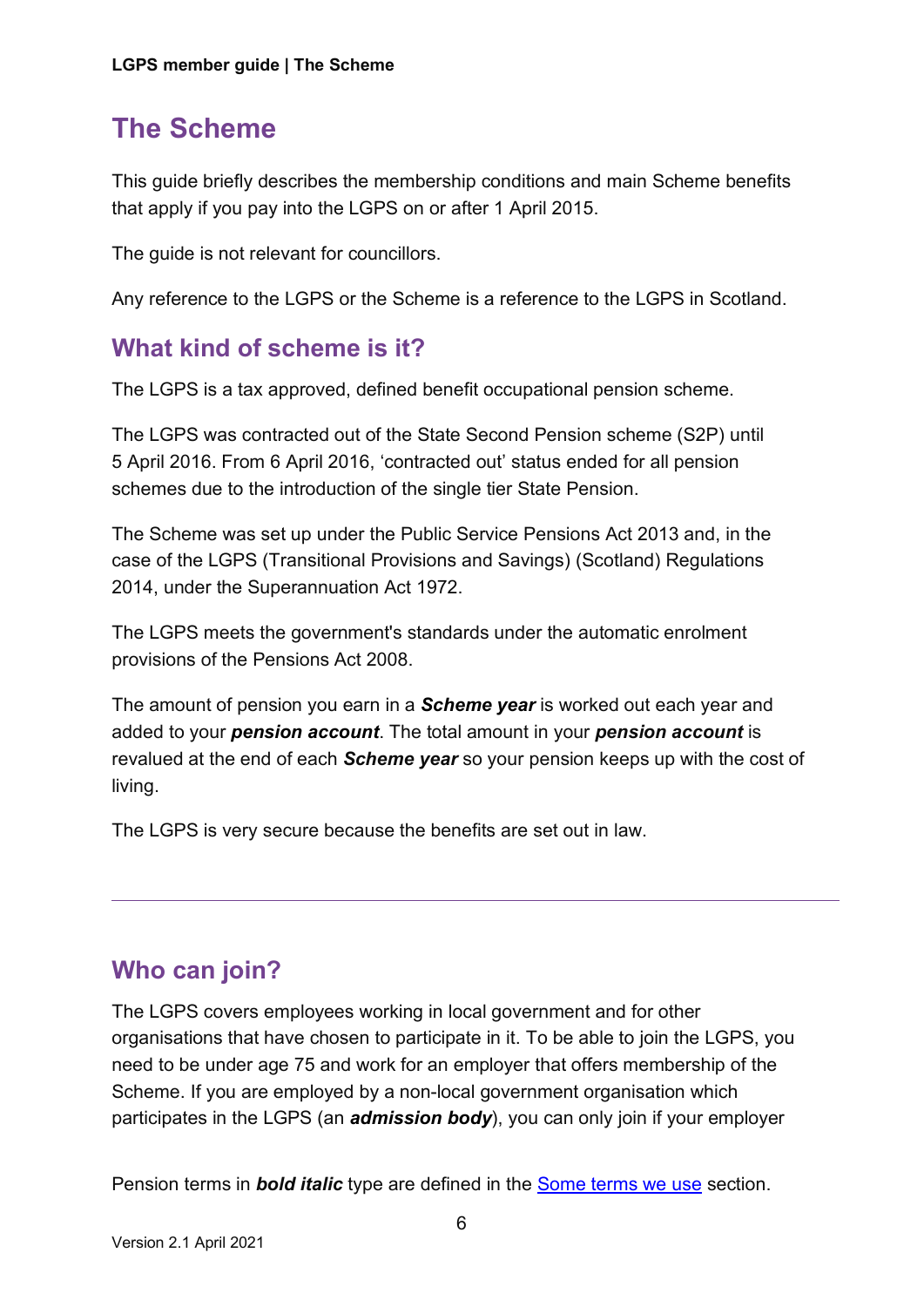#### **LGPS member guide | The Scheme**

nominates you for membership of the Scheme. Police officers, operational firefighters and, in general, teachers and employees eligible to join another public service pension scheme, such as the NHS Pension Scheme, are not allowed to join the LGPS.

You will automatically join on the date your employment begins if you are eligible, unless your contract of employment is for less than three months.

If your contract is for less than three months, you can elect to join by completing an opt-in form. You will then join from the next pay period. If you don't elect to join, there are two situations where you will automatically join.

Firstly, you will automatically join if your employer extends your contract so that it will last for three months or more. You will then join from the next pay period following your employer extending your contract.

Secondly, you will automatically join if your employer must enrol you into the Scheme under the government's *automatic enrolment provisions*. Your employer must do so where you are an *eligible jobholder*, unless your employer decides to postpone the date you join. An eligible jobholder is a worker who is aged at least 22 and is under *State Pension Age* and who earns more than £10,000 a year.

<span id="page-6-0"></span>If you join the Scheme, you can choose to leave by completing an opt-out form, which you can do once you have started the employment.

### **How will I know that I have joined the LGPS?**

<span id="page-6-1"></span>On joining, relevant records and a *pension account* will be set up and you will receive an official notification of your membership. If you have more than one employment in the Scheme, a *pension account* will be set up for each one. **You should check your payslip to make sure that pension contributions are being deducted.**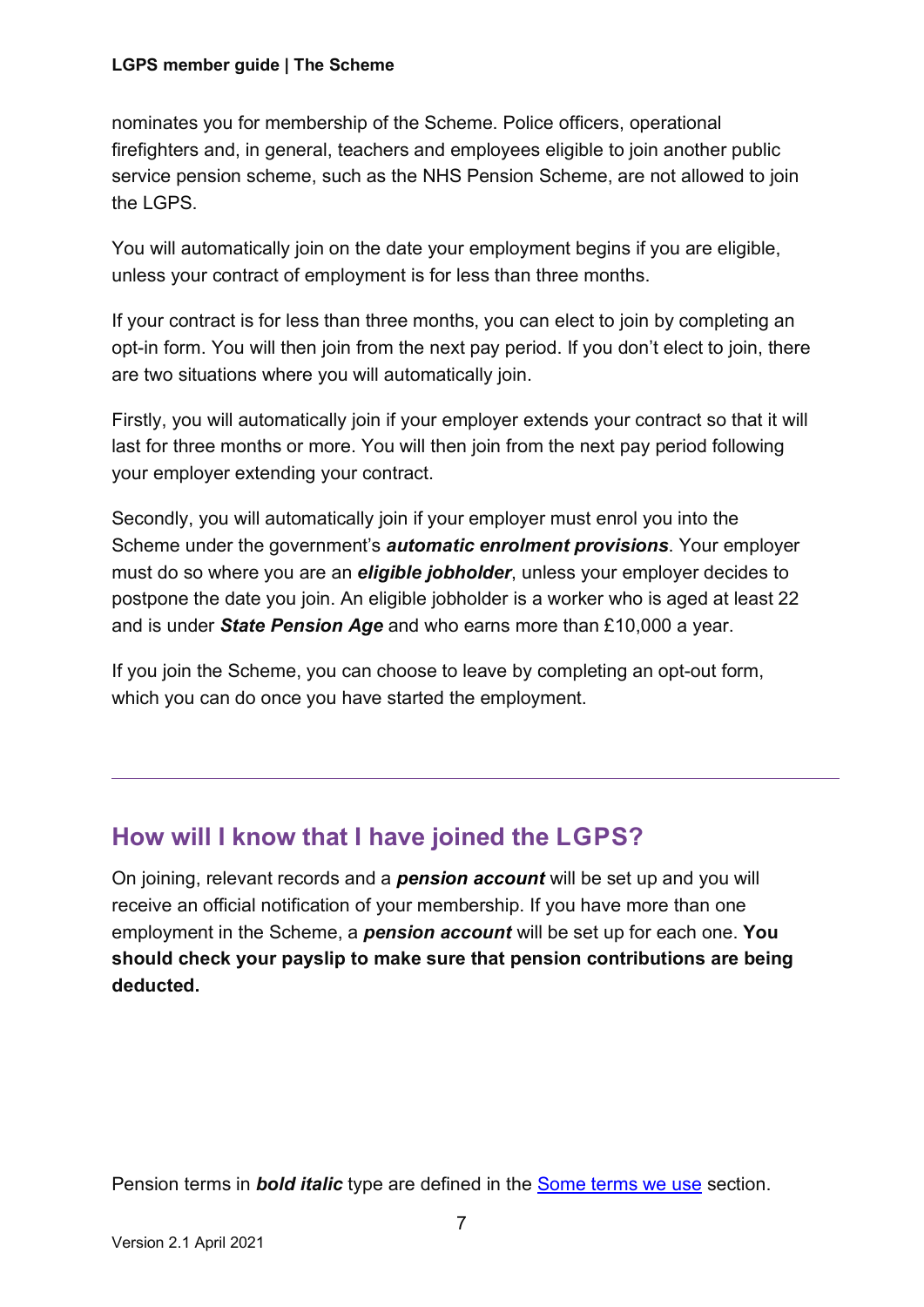### **Can I opt out of the LGPS and re-join later?**

Yes, you can opt out. If you are thinking of opting out you might want to consider moving to the 50/50 section of the Scheme instead. In the 50/50 section, you pay half your normal contributions in return for half your normal pension build-up. To find out more, see the section on **[Flexibility to pay less](#page-11-1)**.

If, having considered the 50/50 section, you still decide the LGPS is not for you, you can leave the LGPS at any time on or after your first day of eligible employment by completing an opt out form. An opt out form is available from your LGPS administering authority. Your employer is not allowed to provide this to you, although you must return the completed form to them. You might want to take independent financial advice before making the final decision to opt out.

If you opt out before completing three months' membership, you will be treated as never having been a member. Your employer will refund to you, through your pay, any contributions you have paid.

If you opt out with three or more months' membership and before completing the two year *qualifying period,* you can usually take a refund of your contributions (less an adjustment for tax) or transfer out your pension to another scheme.

If you opt out of the LGPS after meeting the two-year *qualifying period,* you will have deferred benefits in the Scheme. You will generally have the same options as anyone leaving their job before retirement, except you cannot take payment unless you have left your job.

If you opt out, you can opt back in at any time before age 75, provided you are otherwise eligible to join the Scheme.

If you stay opted out, your employer will normally automatically enrol you back into the LGPS approximately every three years from the date they have to comply with the *automatic enrolment provisions* provided you are an *Eligible Jobholder* at that time. An *eligible jobholder* is a worker who is aged at least 22 and is under *State Pension Age* and who earns more than £10,000 a year.

Your employer can choose not to automatically enrol you if:

• you opted out of the LGPS less than 12 months before the date they are due to automatically enrol you, ie the automatic enrolment date, or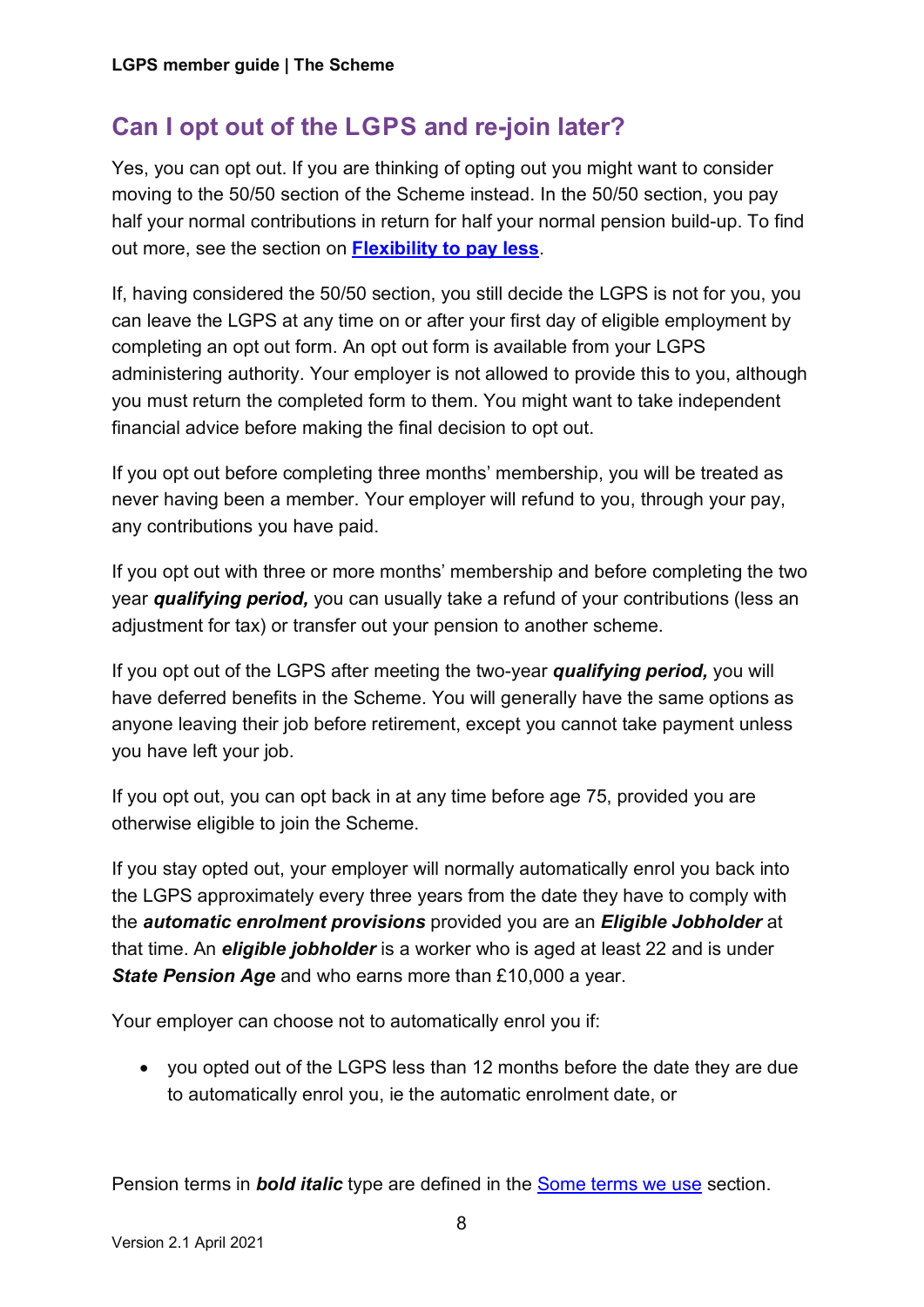#### **LGPS member guide | The Scheme**

- you or your employer gives notice to end your employment before or shortly after the automatic enrolment date, or
- your employer has reasonable grounds to believe that, on what would have been the automatic enrolment date, you hold Primary Protection, Enhanced Protection, Fixed Protection, Fixed Protection 2014, Individual Protection 2014, Fixed Protection 2016 or Individual Protection 2016.

### <span id="page-8-0"></span>**What do I pay?**

You will pay contributions on *pensionable pay* at your contribution rate.

Your contribution rate depends on how much you are paid, but it's currently between 5.5% and 12%. There are five-tiers, with your contributions based on how much of your *pensionable pay* falls into each tier. When you join, and every April after, your employer will decide your rate. If your terms and conditions permanently change which affects your pay during the year, your employer may need to review your rate. If you elect for the 50/50 section, you pay half the rates listed in the table below.

Normally, you will pay contributions on the *pensionable pay* you receive (if any). However, from June 2018, if you are away on reduced pay or unpaid authorised leave (other than sick leave or injury leave) for a continuous period of less than 31 days, you will pay contributions on the *pensionable pay* you would have received had you not been away. If you are away on *reserve forces leave,* you will pay on the *assumed pensionable pay.*

Here are the tiers that apply from April 2021.

#### **Table 1: Contribution bands for 2021/22**

| Actual pensionable pay is:                  | <b>Contribution rate <math>(\%)</math></b> |
|---------------------------------------------|--------------------------------------------|
| On earnings up to and including £22,300     | 5.5%                                       |
| On earnings above £22,300 and up to £27,300 | 7.25%                                      |
| On earnings above £27,300 and up to £37,400 | 8.5%                                       |
| On earnings above £37,400 and up to £49,900 | 9.5%                                       |
| On earnings above £49,900                   | 12%                                        |

The contribution rates and pay bands will be reviewed periodically and may change in the future.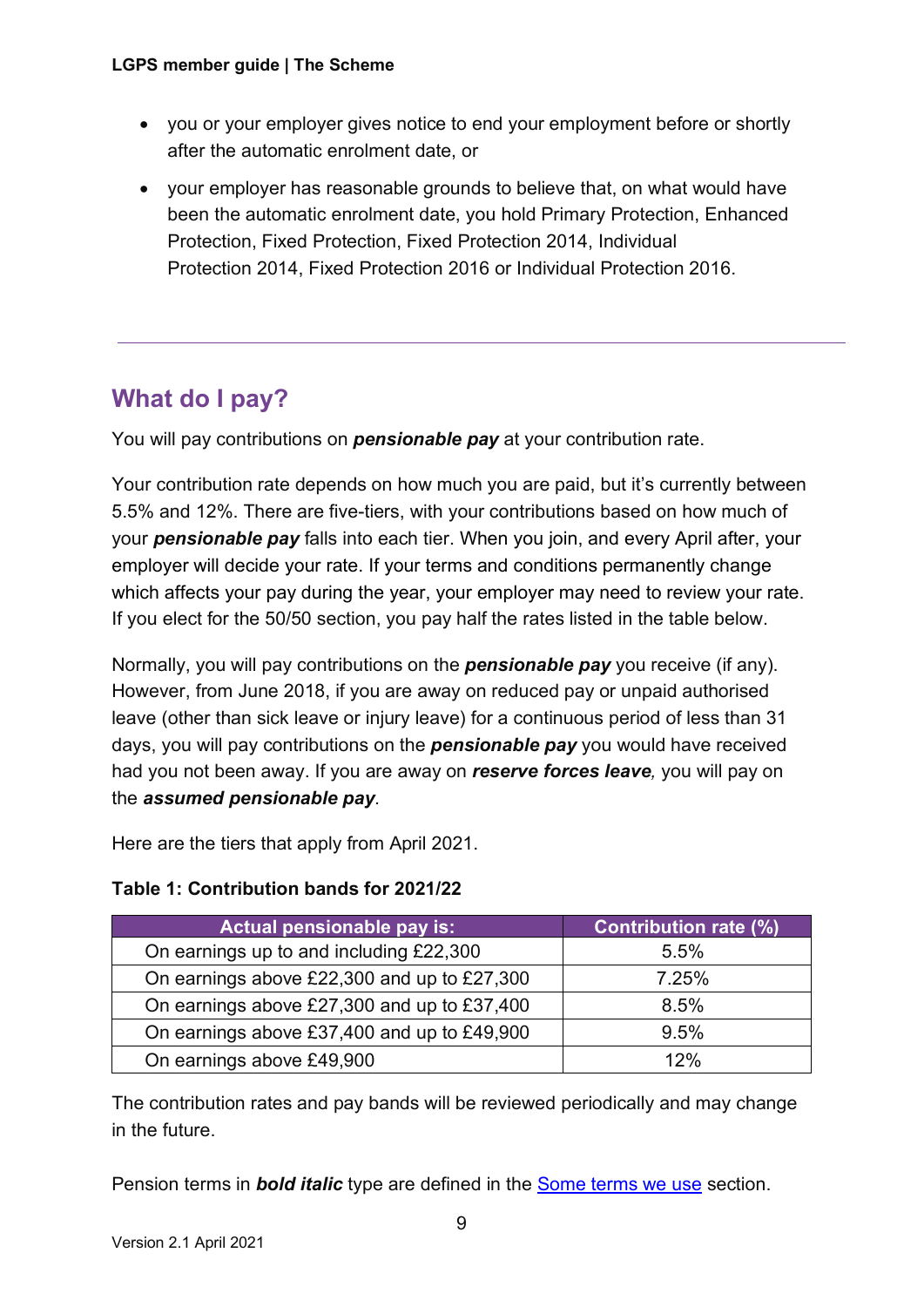### <span id="page-9-0"></span>**Do I get tax relief?**

As a member of the LGPS, if you earn enough to pay tax, your contributions will attract tax relief when they are deducted from your *pensionable pay*. There are restrictions on the amount of tax relief available on pension contributions. If the value of your pension savings increases in any one year by more than the standard annual allowance of £40,000 you may have to pay a tax charge. Most people will not be affected by the annual allowance.

### <span id="page-9-1"></span>**Contributions**

### **Does my employer contribute?**

Your employer currently pays the balance of the cost of providing your LGPS benefits. Every three years an independent review is undertaken to calculate how much your employer should contribute to the Scheme.

### **Is there flexibility to pay less in contributions?**

Yes, you can move into the 50/50 section of the Scheme. In the 50/50 section, you pay half the normal contributions and build up half the normal pension. See the section on **[Flexibility to pay less](#page-11-1)**.

### **Can I pay extra to increase my benefits?**

You can increase your benefits by paying extra contributions, known as Additional Pension Contributions (APCs), to buy extra LGPS pension, or by making payments to the Scheme's *Additional Voluntary Contributions (AVC)* arrangement. See the section on **[Flexibility to pay more](#page-12-0)**.

# <span id="page-9-2"></span>**Re-joining the LGPS**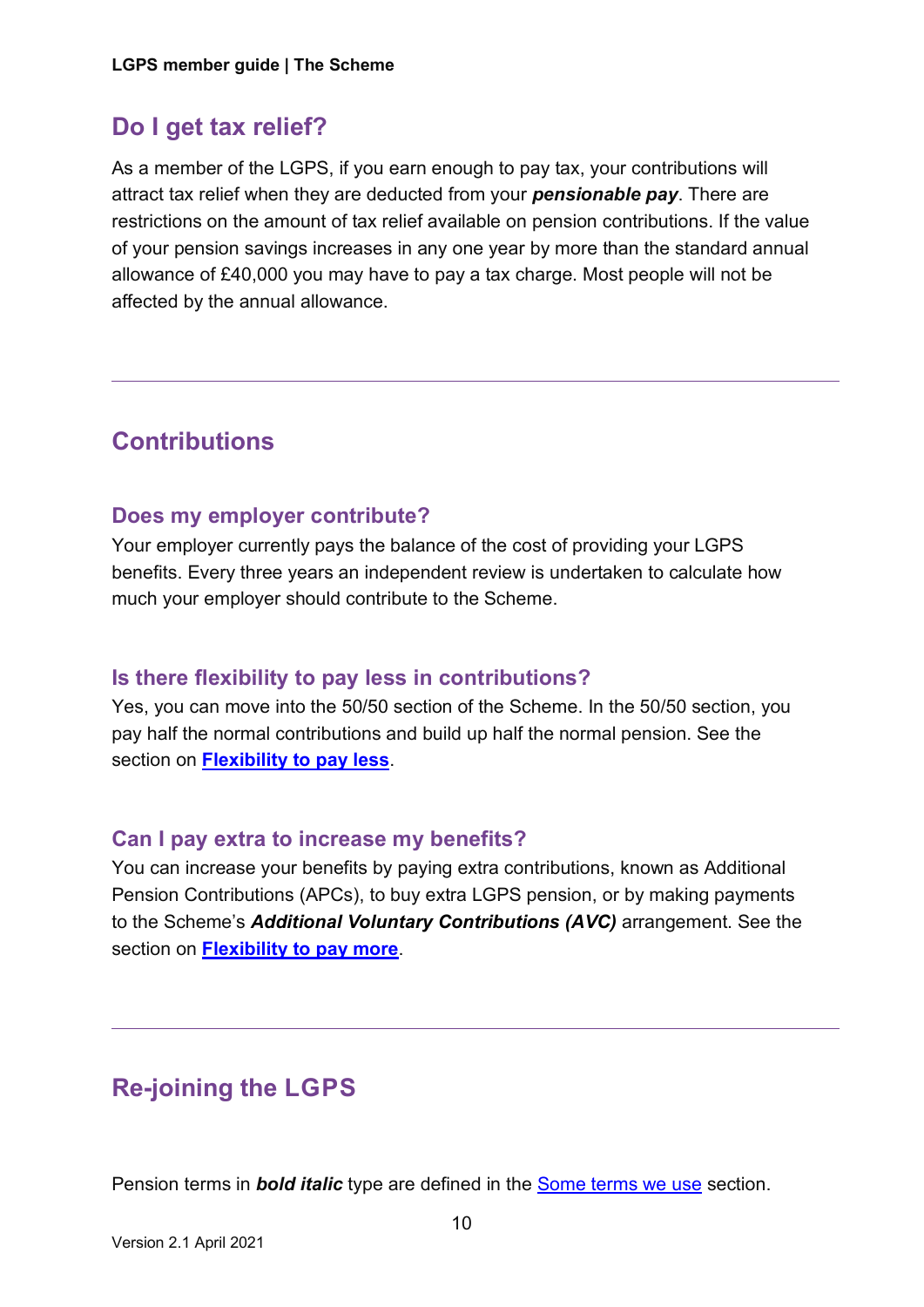If you re-join and have deferred benefits in an LGPS fund, your deferred benefits will generally be automatically joined with your new active *pension account*. You will have 12 months from re-joining to make your decision. Your employer may allow you longer to decide.

If you re-join and have a deferred refund this **must** be joined with your new active *pension account*.

### <span id="page-10-0"></span>**Can I transfer in non-LGPS pensions?**

If you have paid into a public sector transfer club scheme or to the LGPS in England and Wales or Northern Ireland, you may be able to transfer your previous pension rights into the LGPS. LPF does not accept transfers from private pensions. You only have 12 months from joining the LGPS to opt to do so, unless your employer allows you longer. You cannot transfer a pension that is already being paid to you.

### <span id="page-10-1"></span>**What if I'm already receiving an LGPS pension?**

If you are already receiving a pension from the Scheme and you are re-employed in local government or by an employer who offers membership of the LGPS, your pension may be affected. Your pension will only be affected if some or all of it was built up before 1 April 2015. You must tell the LGPS administering authority that pays your pension about your new employment, regardless of whether you join the Scheme in your new position. They will let you know whether your pension in payment is affected in any way.

If you are receiving a pension from the Scheme, all of which you built up after 31 March 2015, and you are re-employed in local government or by an employer who offers membership of the LGPS, you do not need to inform the LGPS administering authority that pays your pension. There is no effect on your pension in payment.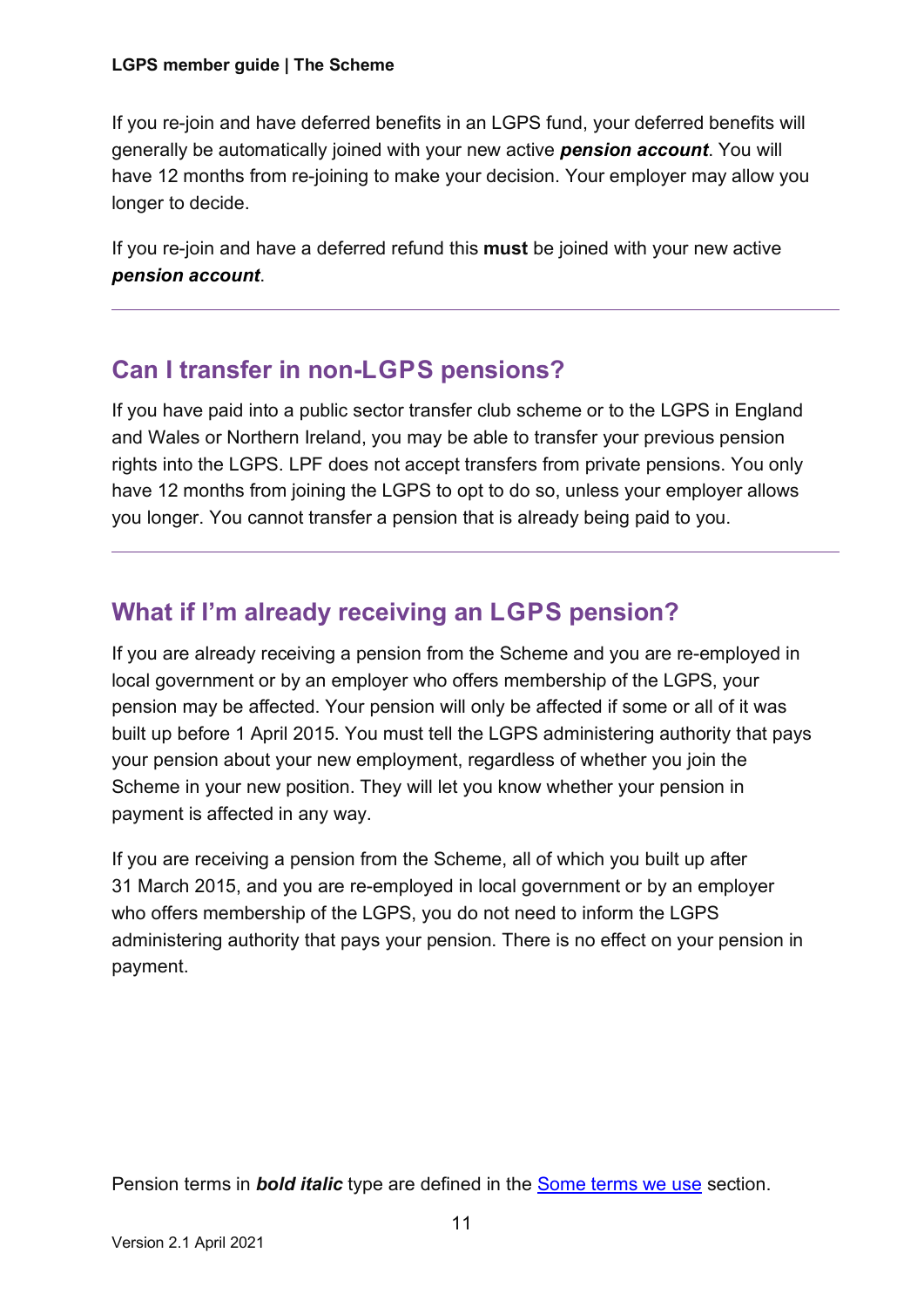# <span id="page-11-0"></span>**Contribution flexibility**

### <span id="page-11-1"></span>**Flexibility to pay less**

When you join the Scheme, you will be placed in the main section of the Scheme. However, once you are a member you will be able to elect in writing, at any time, to move to the 50/50 section if you wish.

In the 50/50 section you pay half your normal contributions. This flexibility may be useful during times of financial hardship as it allows you to remain in the Scheme, building up valuable pension benefits, instead of opting out.

A 50/50 option form is available from your employer. If you have more than one job in which you contribute to the Scheme, you would need to specify in which of the jobs you wish to move to the 50/50 section.

If you elect for the 50/50 section, you would be moved to that section from the next available pay period. You would then start paying half your normal contributions and build up half your normal pension while you are in that section. When you make an election for the 50/50 section, your employer must provide you with information on the effect this will have on your Scheme benefits.

If you were to die in service whilst in the 50/50 section, the lump sum death grant and any survivor pensions would be worked out as if you were in the main section. If you are awarded an ill health pension, the amount of enhanced pension added to your *pension account* is also worked out as if you were in the main section.

The 50/50 section is designed to be a short-term option for when times are tough financially. Because of this, your employer must re-enrol you back into the main section approximately three years from the date they first have to comply with the *automatic enrolment provisions* (and approximately every three years after that). If you wished to continue in the 50/50 section at that point you would need to make another election.

There is no limit to the number of times you can elect to move between the main and the 50/50 sections.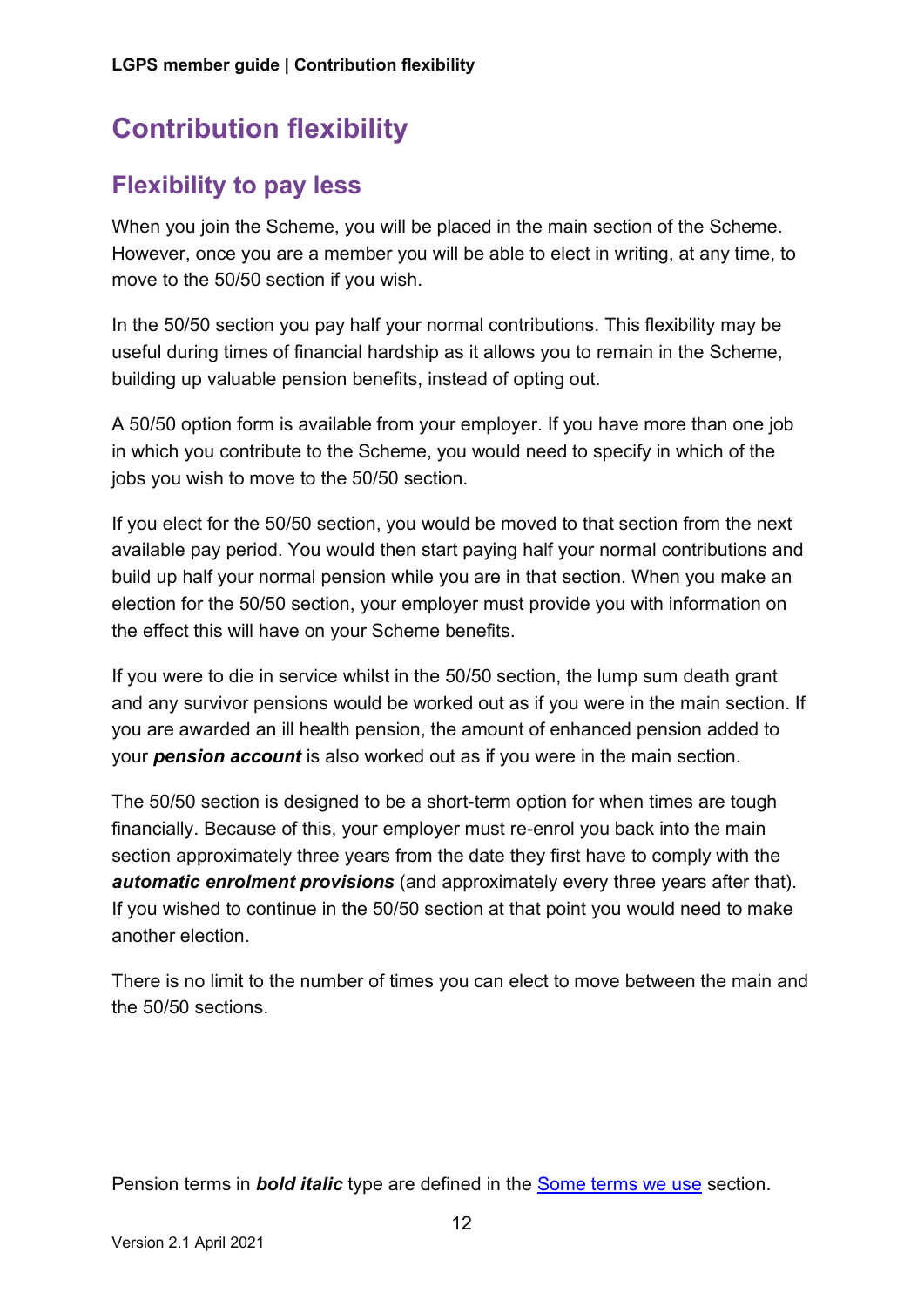### <span id="page-12-0"></span>**Flexibility to pay more**

There are several ways you can increase your pension benefits; on top of the benefits you are already looking forward to as an LGPS member.

You can increase your pension benefits by paying:

- Additional Pension Contributions (APCs) to buy extra LGPS pension,
- *Additional Voluntary Contributions (AVCs)* arranged through the LGPS (in-house AVCs),
- Free Standing Additional Voluntary Contributions (FSAVCs) to a scheme of your choice,
- contributions to a stakeholder or personal pension plan.

Your LGPS administering authority can give you more information on the first two of these options. Contact details are at the end of this guide. You may wish to take independent financial advice before you decide to pay extra.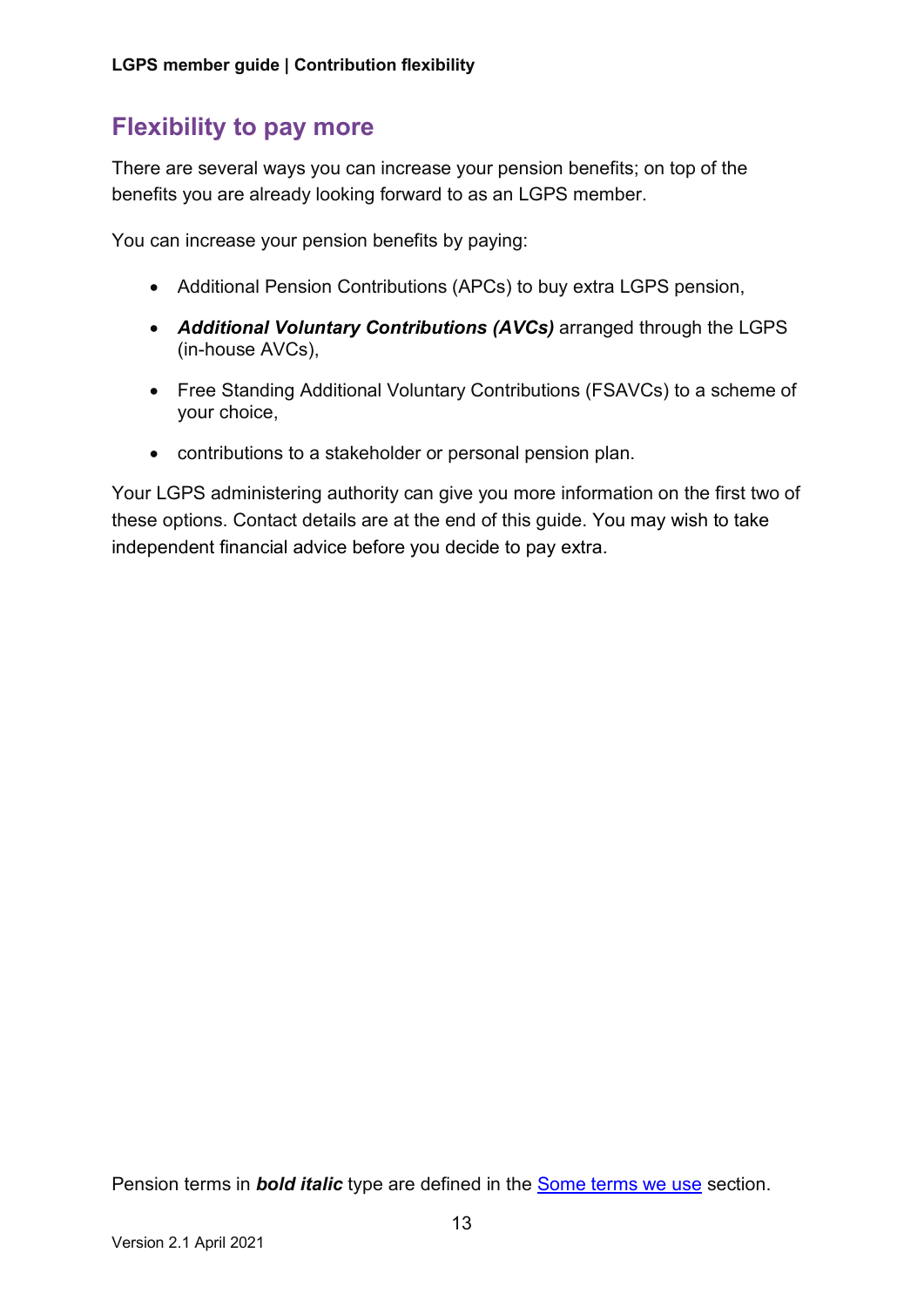# <span id="page-13-0"></span>**Your pension**

Your LGPS benefits are made up of:

- a pension that increases every year in line with the cost of living for the rest of your life, and
- the option for you to exchange part of your pension for a tax-free lump sum paid when you take your benefits.

### <span id="page-13-1"></span>**How is my pension worked out?**

### **Benefits built up from 1 April 2015**

Every year, you build up a pension at a rate of 1/49th of the amount of *pensionable pay* (and *assumed pensionable pay*) you received in that *Scheme year* if you are in the main section. You build up a pension at half this rate if you are in the 50/50 section.

The pension built up during the *Scheme year* is added to your *pension account* and revalued at the end of each *Scheme year,* so your pension keeps up with the cost of living.

The *Scheme Year* runs from 1 April to 31 March.

### **What pay is used to work out my pension from 1 April 2015?**

The amount added into your *pension account* is worked out using your *pensionable pay***,** which is the pay on which you pay your normal pension contributions.

If during the *Scheme year* you are:

- on leave on reduced contractual pay or no pay due to sickness or injury,
- on *relevant child related leave* or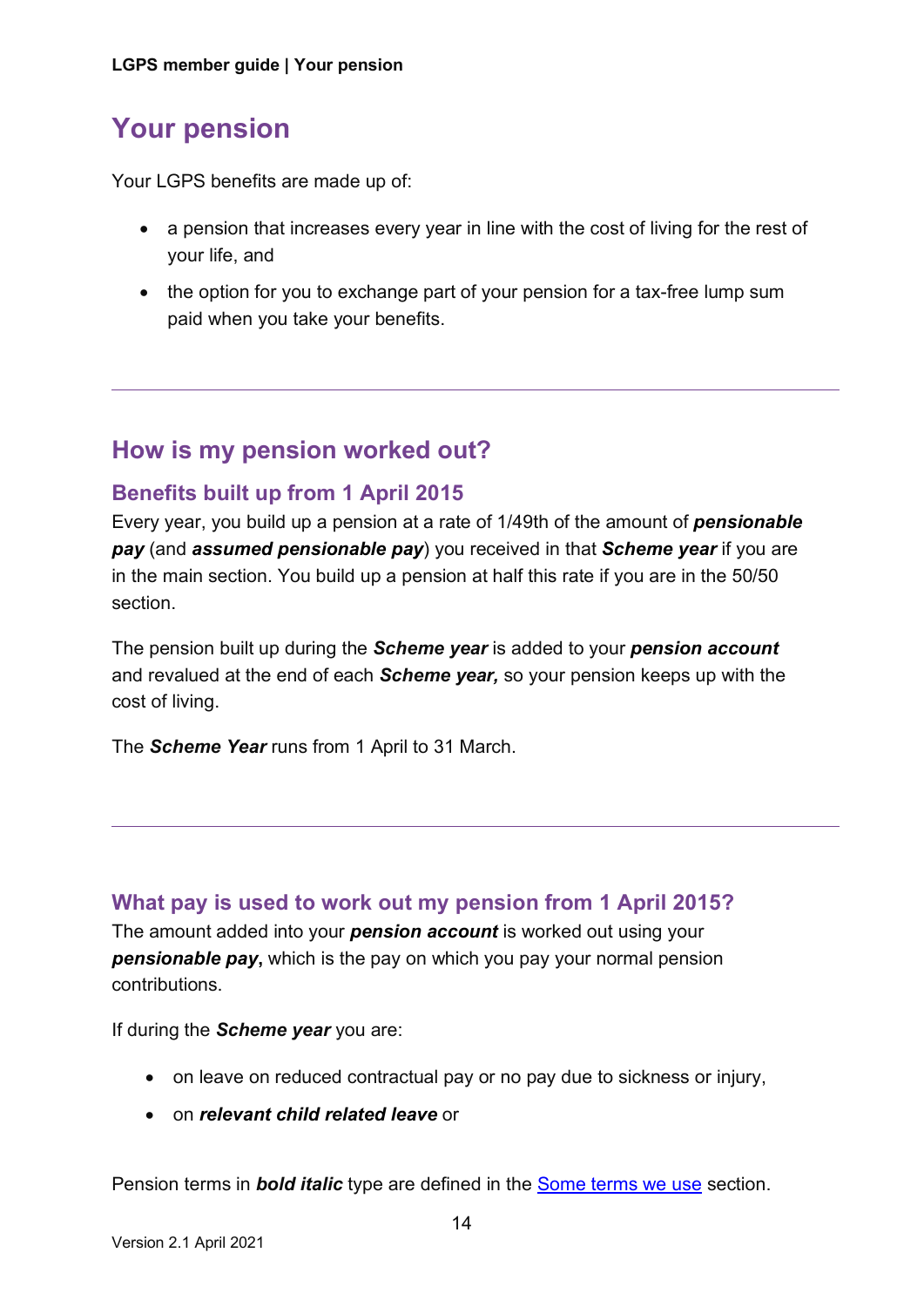#### • *reserve forces service leave*

then, for the period of that leave, your pension is based on your *assumed pensionable pay*. Assumed pensionable pay is a notional pay figure used to make sure your pension benefits build up as if you were at work receiving normal pay.

If your pay was reduced or increases to your pay were restricted for reasons beyond your control in the last 10 years before retiring or leaving the scheme and your employer issues you with a Certificate of Protection, your benefits for that employment can be based on the *pensionable pay* you would have received had the reduction or restriction not occurred.

### **How is my pension worked out – an example**

Let's look at the build-up in a member's *pension account* for six years, assuming that:

- the member joined on 1 April 2015
- their *pensionable pay* was £24,500 in 2015/16
- their *pensionable pay* increases by 1 per cent each year
- The cost of living (revaluation adjustment) for the end of the Scheme years ending 31 March 2016, 2017, 2018, 2019, 2020 and 2021 is -0.1 per cent, 1 per cent, 3 per cent, 2.4 per cent, 1.7 per cent and 0.5 per cent respectively

### **Table 2: Example of pension build-up**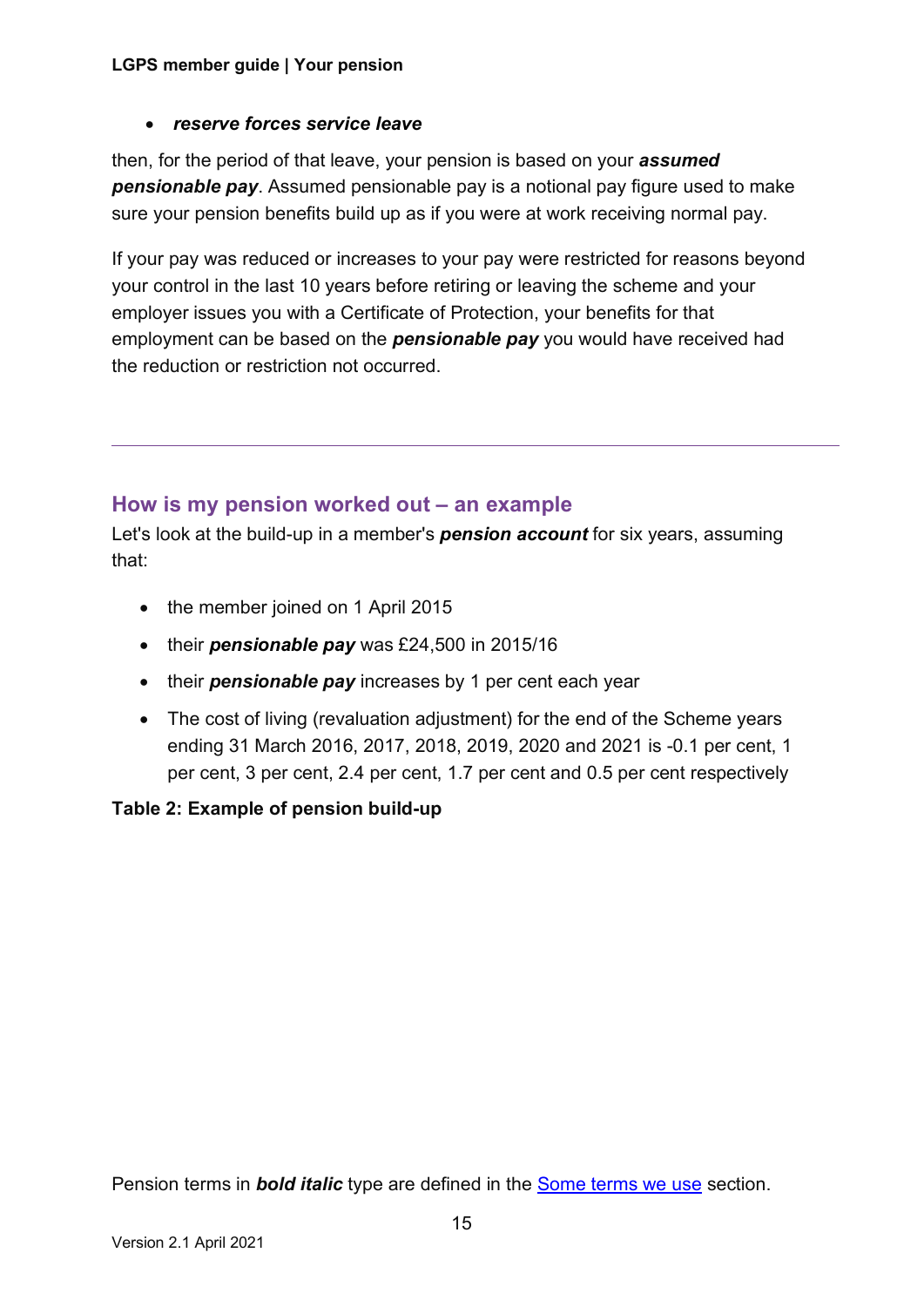#### **LGPS member guide | Your pension**

| <b>Scheme</b><br>Year     | <b>Opening</b><br><b>Balance</b> | Pension Build up<br>in Scheme Year<br>Pay / Build up<br>rate = $Pension$ | <b>Total</b><br><b>Account 31</b><br><b>March</b> | <b>Cost of Living</b><br>Revaluation<br>Adjustment | <b>Updated</b><br><b>Total Account</b> |
|---------------------------|----------------------------------|--------------------------------------------------------------------------|---------------------------------------------------|----------------------------------------------------|----------------------------------------|
| 1<br>2015/16              | £0.00                            | £24,500 $\div$ 49<br>$=$ £500                                            | £500                                              | $-0.1\% = -0.50$                                   | $£500 + E0.50$<br>$= £499.50$          |
| $\mathbf{2}$<br>2016/17   | £499.50                          | £24,745 ÷ 49<br>$=$ £505                                                 | £1,004.50                                         | $1\% = £10.05$                                     | £1,004.50 +<br>£10.05 =<br>£1,014.55   |
| $\overline{3}$<br>2017/18 | £1,014.55                        | £24,992.45 $\div$ 49<br>$= £510.05$                                      | £1,524.60                                         | $3\% = £45.74$                                     | £1,524.60 +<br>£45.74 =<br>£1,570.34   |
| 4<br>2018/19              | £1,570.34                        | £25,242.37 $\div$ 49<br>$=$ £515.15                                      | £2,085.49                                         | $2.4\% = £50.05$                                   | £2,085.49 +<br>£50.05 =<br>£2,135.54   |
| 5<br>2019/20              | £2,135.54                        | £25,494.79 $\div$ 49<br>$= £520.30$                                      | £2,655.84                                         | $1.7\% = £45.15$                                   | £2,655.84 +<br>£45.15 =<br>£2,700.99   |
| 6<br>2020/21              | £2,700.99                        | £25,749.74 $\div$ 49<br>$= £525.50$                                      | £3,226.49                                         | $0.5\% = £16.13$                                   | £3,226.49 +<br>£16.13 =<br>£3,242.62   |

### **Benefits built up before 1 April 2015**

On 1 April 2015, the LGPS changed from a final salary scheme to a career average scheme. If you joined before then, you have built up benefits in the final salary scheme. These benefits are calculated differently, using your membership up to 31 March 2015 and your *final pay*.

**For membership built up to 31 March 2009**, you receive a pension of 1/80th of your *final pay* plus an automatic tax-free lump sum of three times your pension.

**For membership built up from 1 April 2009 to 31 March 2015**, you receive a pension of 1/60th of your *final pay*. There is no automatic lump sum for membership built up after March 2009, but you do have the option to exchange some of your pension for a tax-free lump sum.

### **The underpin**

If you were paying into the LGPS on 31 March 2012 and were within 10 years of age 65 at 1 April 2012, you may qualify for an additional protection called **the underpin.**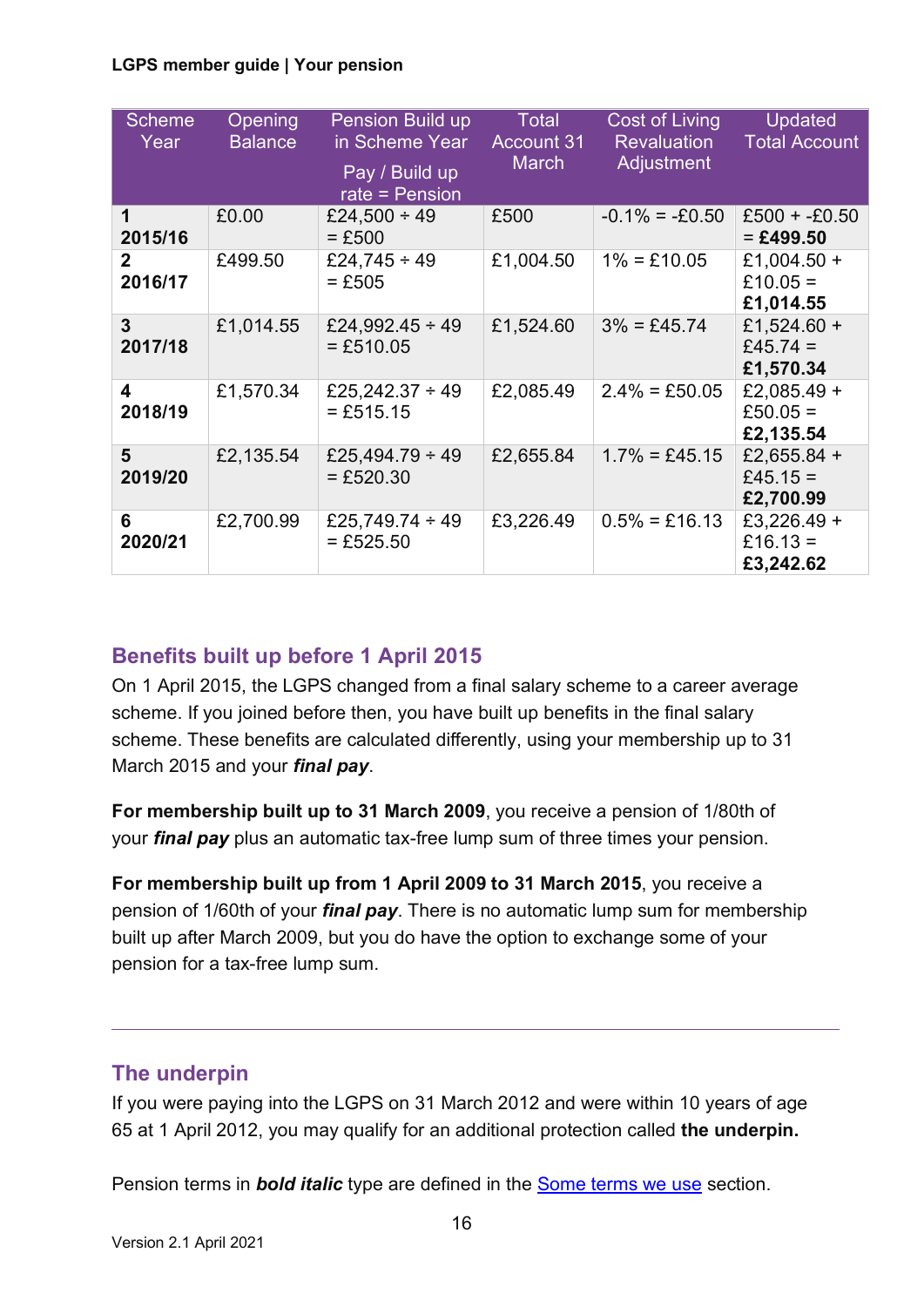#### **LGPS member guide | Your pension**

If you are covered by the underpin, you will get a pension at least equal to that which you would have received had the Scheme not changed on 1 April 2015.

If you are covered by the underpin, a calculation will be performed when you leave the Scheme, or at your protected *Normal Pension Age* if earlier. The purpose of this is to check that the pension you have built up is at least equal to the pension you would have received had the Scheme not changed on 1 April 2015. If it isn't, the difference is added into your *pension account* when your pension is paid.

The underpin calculation is slightly different if you have been in the 50/50 section at any time. The pension you would have built up in the main section is compared with the pension you would have received had the Scheme not changed on 1 April 2015.

A recent court case has ruled that certain younger members should also qualify for the underpin. The Government is finalising changes to achieve this.

### <span id="page-16-0"></span>**Can I exchange part of my pension for a lump sum?**

You can exchange part of your pension for a one-off tax-free cash payment. You will receive £12 lump sum for each £1 of pension you give up. You can take up to 25 per cent of the capital value of your pension benefits as a lump sum. The total lump sum must not exceed £268,275, or, if you have previously taken payment of (crystallised) pension benefits, 25 per cent of your remaining lifetime allowance. Details of the maximum tax-free cash payment you can take will be given to you shortly before retirement. It is at that time you need to decide.

### <span id="page-16-1"></span>**Taking AVCs as cash**

If you pay *Additional Voluntary Contributions (AVCs)* in the LGPS, you may be able to take your AVC fund as a tax-free lump sum. This option will be open to you if:

- you take your AVC at the same time as your main LGPS benefits
- your AVC plus your LGPS lump sum is less than 25 per cent of the overall value of your LGPS benefits (including your AVC fund) and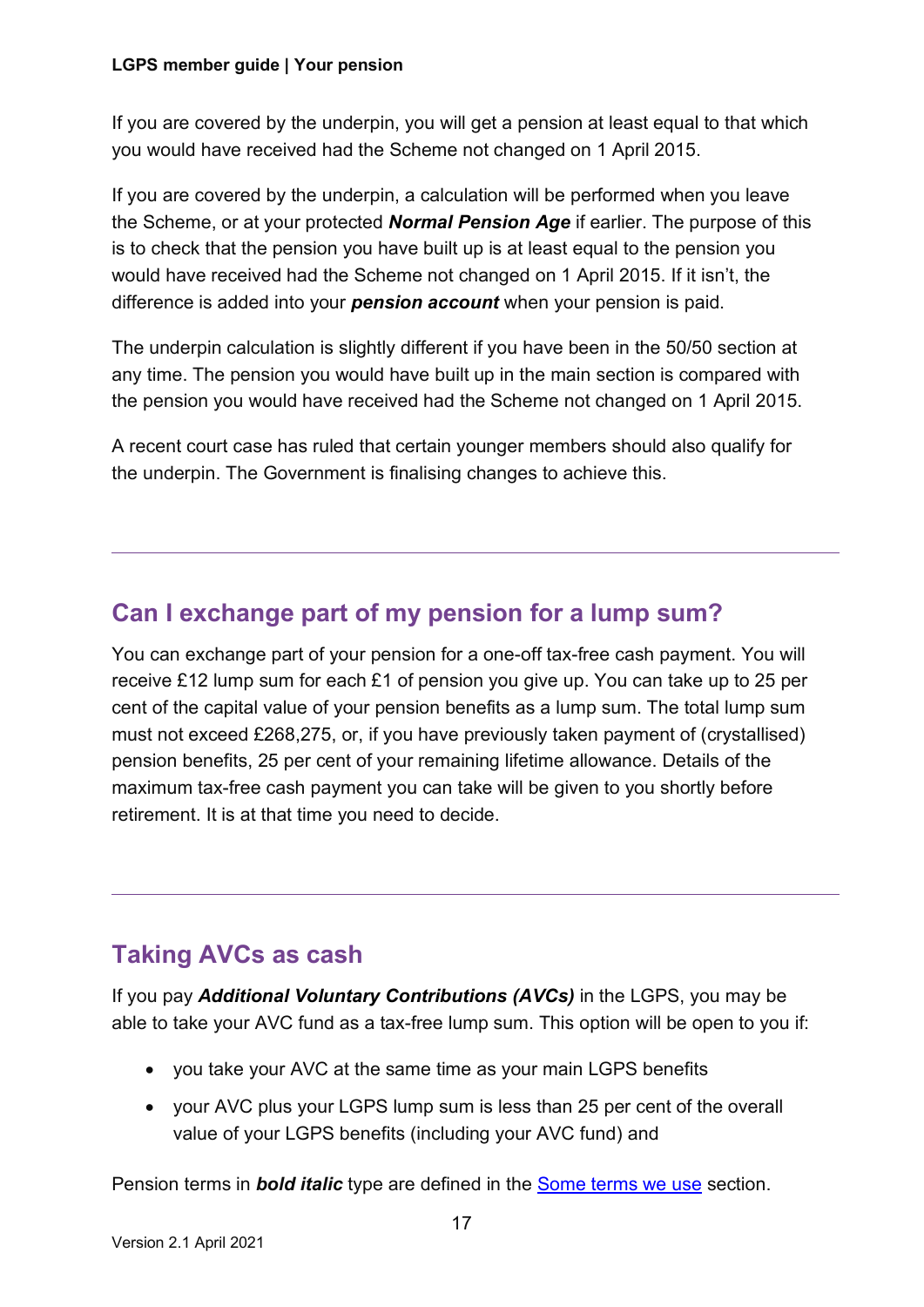#### **LGPS member guide | Your pension**

• the total lump sum doesn't exceed  $£268,275<sup>1</sup>$ .

Details of this option will be given to you shortly before retirement.

From age 55 (or earlier on ill health), you may be able to withdraw multiple cash lump sums from your AVC fund – these are called uncrystallised funds pension lump sums (UFPLS). The first 25 per cent of each withdrawal is usually tax free with the remaining 75 per cent taxed as ordinary income. Speak to your AVC provider for more information.

<span id="page-17-0"></span><sup>&</sup>lt;sup>1</sup>Or if you have previously taken payment of (crystallised) pension benefits the total lump sum must not exceed 25% of your remaining lifetime allowance.

Pension terms in *bold italic* type are defined in the [Some terms we use](#page-32-0) section.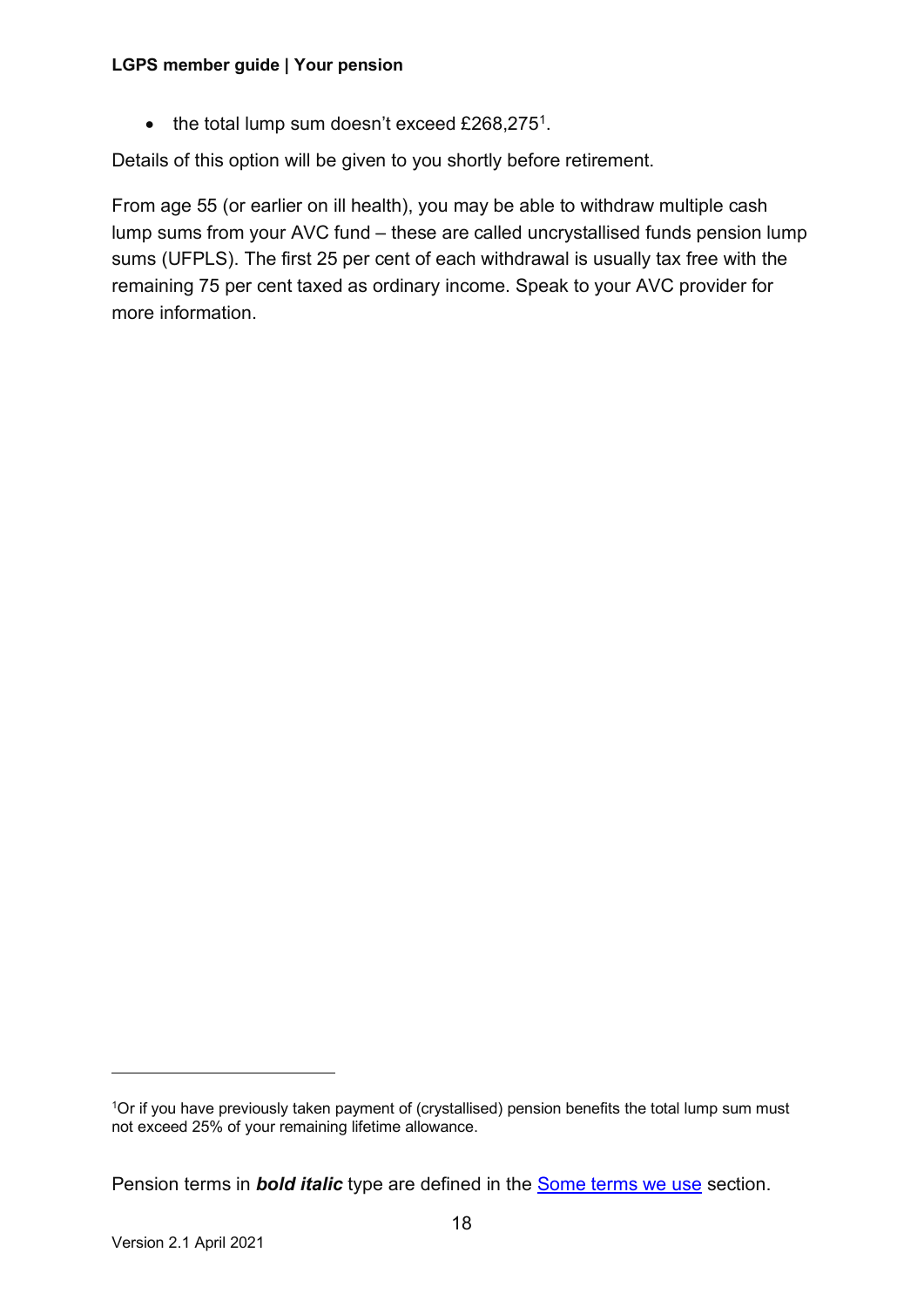# <span id="page-18-0"></span>**Leaving the Scheme before retirement**

If you leave your job before retirement and have met the two-year *qualifying period,* you will have a right to a pension. You will have two options:

- you can choose to keep your benefits in the LGPS. These are known as deferred benefits and will increase every year in line with the cost of living, or
- you may be able to transfer your deferred benefits to another pension arrangement.

If you leave your job before retirement and **have not** met the two-year *qualifying period,* you will have two options:

- you will normally be able to claim a refund of your contributions, or
- you may be able to transfer your benefits to a new pension arrangement.

You don't have to decide straight away but you should be aware that:

- a refund must be paid within five years of the date you left the Scheme (or by age 75 if earlier)
- if you do not claim the refund and you re-join the LGPS it will no longer be payable. The benefits will instead be added to your new *pension account*
- your LGPS administering authority will set a deadline by which you can elect to transfer out. If you don't elect to transfer by the deadline you will only be able to claim a refund of contributions (unless you re-join the LGPS).

### <span id="page-18-1"></span>**Refunds of contributions**

<span id="page-18-2"></span>If you leave, or opt out after three months, and have not met the two-year *qualifying period*, you will normally be able to claim a refund of your contributions (less tax). Your administering authority will automatically pay the refund five years after you left (or age 75 if earlier) if you do not claim your refund, transfer your benefits to a new pension arrangement or re-join the LGPS.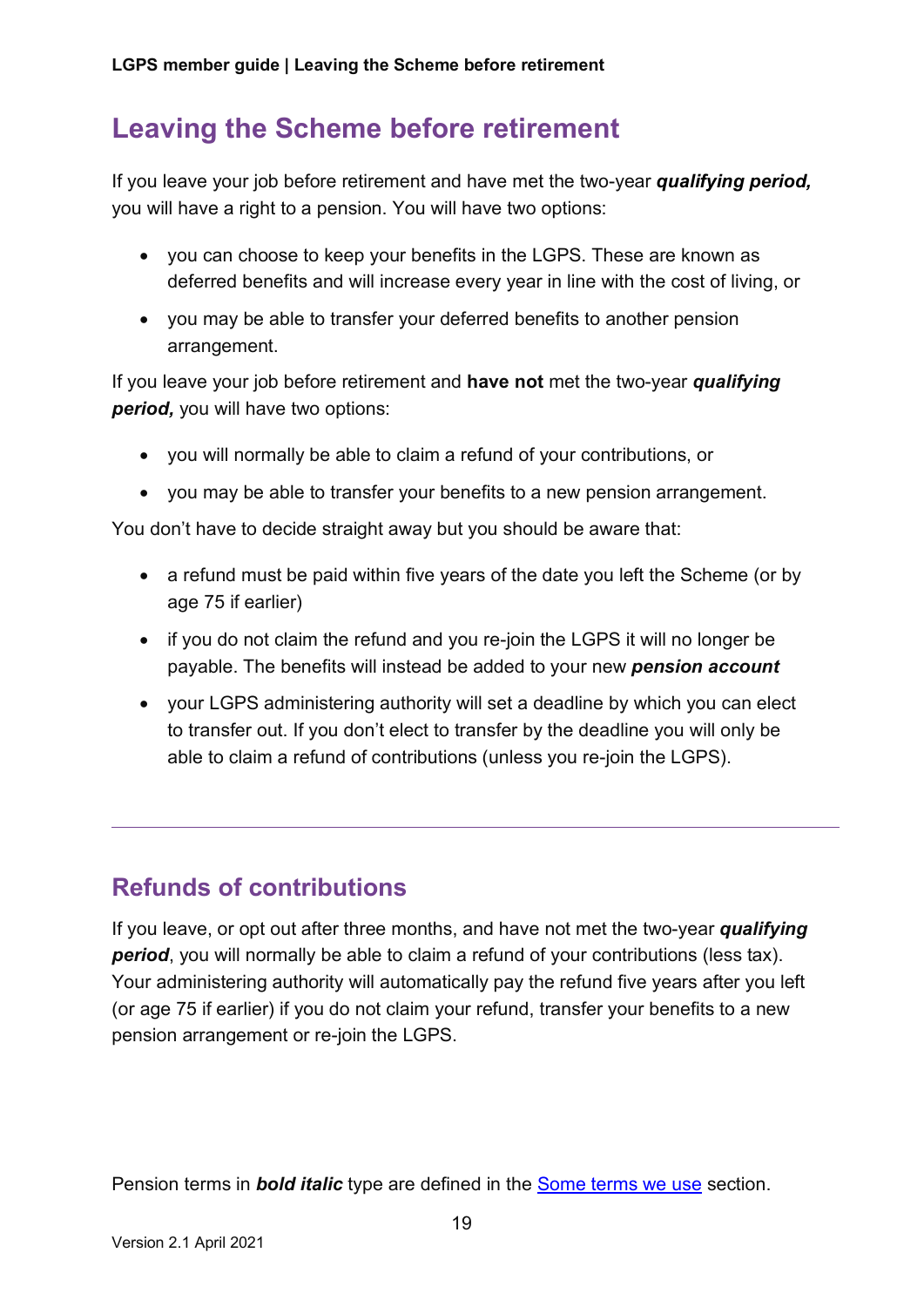### **Deferred benefits**

If you leave before your *Normal Pension Age* and you meet the two-year *qualifying period,* you will be entitled to deferred benefits within the LGPS. Your deferred benefits will be calculated as described in the **How is my pension worked out?** section.

While your benefits are deferred, they will increase each year in line with the cost of living.

Your deferred benefits will normally be paid unreduced at your *Normal Pension Age*, unless one of the following happens:

- You transfer your deferred benefits to another pension arrangement.
- Your benefits are paid early on health grounds. Your benefits could be paid in full if:
	- you are permanently incapable of doing the job you were working in when you left the LGPS and
	- you are unlikely to be capable of undertaking any gainful employment before *Normal Pension Age*.
- You elect to receive your deferred benefits early from age 55 onwards.
- You elect not to receive your deferred benefits at your *Normal Pension Age* and defer receiving your pension until later. Your benefits must be paid by age 75.

Benefits paid earlier than your *Normal Pension Age*, other than on the grounds of permanent ill health, may be reduced to take account of their early payment and the fact that your pension will be paid for longer. Benefits paid after your *Normal Pension Age* will be increased.

### <span id="page-19-0"></span>**What if I have two or more LGPS jobs?**

If you:

- have two or more jobs in which you pay into the LGPS at the same time
- leave one or more but not all of them, and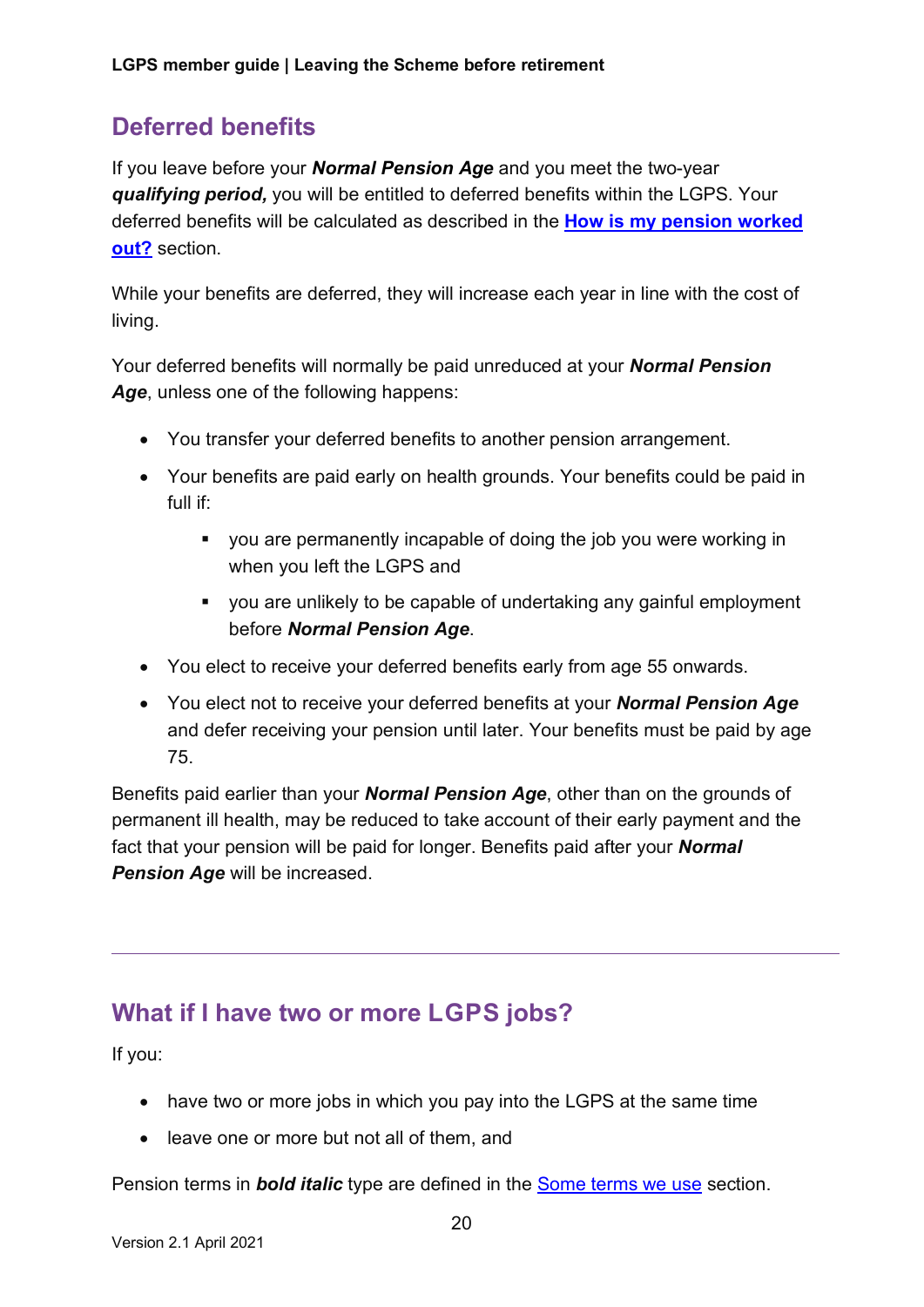#### **LGPS member guide | Leaving the Scheme before retirement**

• you are entitled to deferred benefits from the job (or jobs) you have left

your deferred benefits from the job that has ended are automatically transferred to the active *pension account* for the job you are continuing in, unless you elect to keep them separate. If you wish to keep your deferred benefits separate for the job that has ended, you must elect to do so within 12 months from leaving that job, unless your employer allows you longer. If you are not entitled to deferred benefits from the job (or jobs) you have left, you cannot have a refund of your contributions and you must transfer your benefits to the *pension account* for the job you are continuing in.

### <span id="page-20-0"></span>**Transferring your benefits**

If you leave the Scheme and are entitled to deferred benefits or a refund you can generally transfer the cash equivalent of your pension benefits into another pension arrangement or a new employer's pension scheme. This may even be to an overseas pension scheme that meets HM Revenue and Customs conditions.

You cannot transfer your deferred benefits if:

- you leave the Scheme less than one year before your *Normal Pension Age*
- you are still paying into the Scheme in another employment,
- you have received a pension from the Scheme, or
- you elect to transfer less than 12 months before your *Normal Pension Age*.

Your new pension provider will require a transfer value quotation, which your LGPS administering authority will guarantee for three months.

You may also be able to transfer out your *Additional Voluntary Contributions (AVCs)* to a different pension arrangement. The conditions to be able to do so differ from those set out above. You can transfer your AVCs without having to also transfer out your other benefits.

If you leave the LGPS with a deferred benefit and later re-join, your deferred benefits will normally automatically be transferred to the active *pension account*, unless you elect to keep it separate. If you wish to keep it separate, you must normally elect to do so within 12 months of re-joining. Your employer may allow you longer to decide.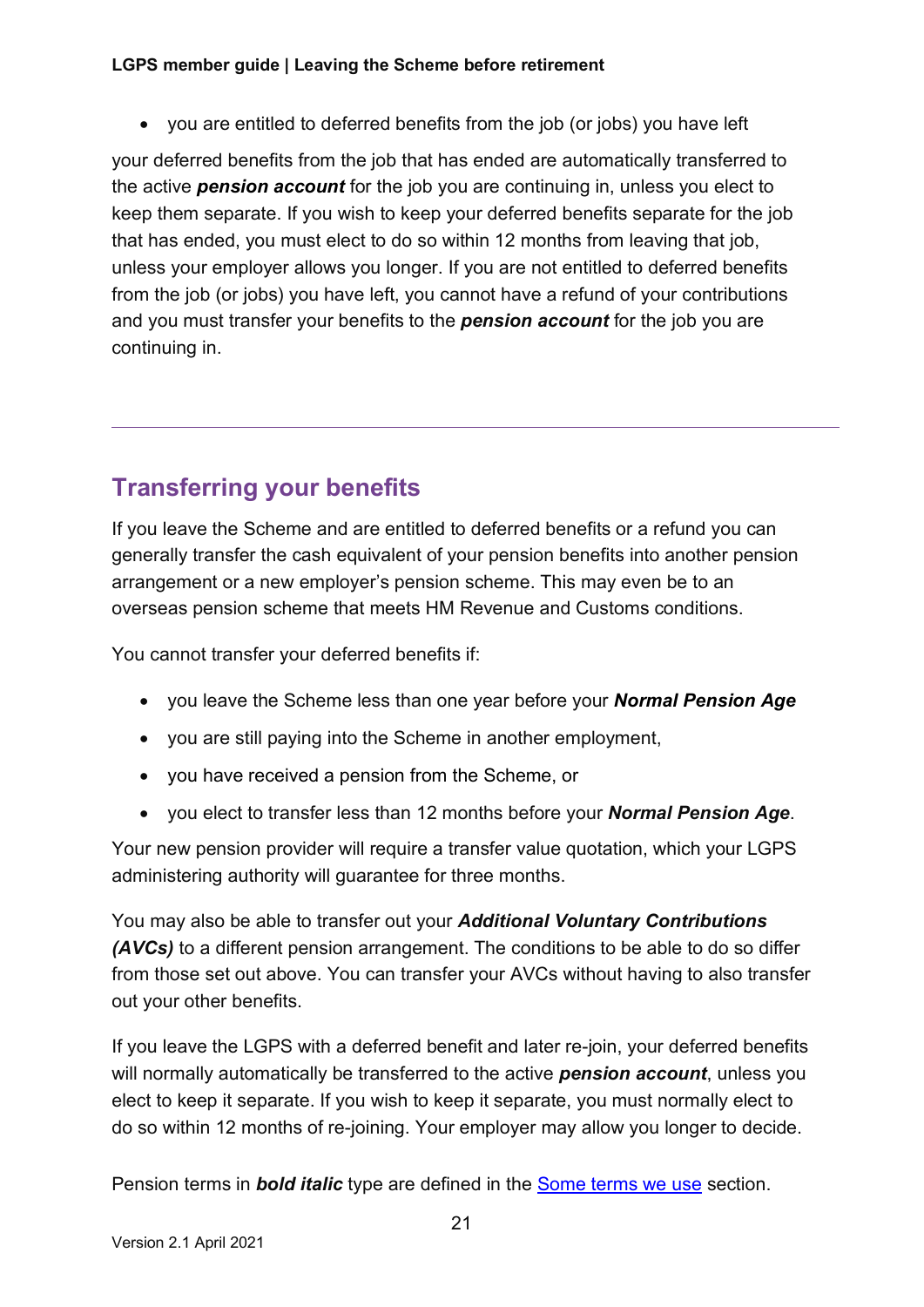If you leave the LGPS and are entitled to a refund of contributions (normally because you have less than two years' membership) and you:

- do not take the refund, and
- re-join the LGPS

then the deferred refund **must** be joined with your new active *pension account*.

### **Transferring your benefits to a defined contribution scheme**

The UK Government introduced flexible benefits from 6 April 2015 to allow members of defined contribution schemes, who are over age 55, more freedom on how they take money from their pension pot.

The LGPS is not a defined contribution scheme, it is a defined benefit scheme. It is not directly affected by these changes. However, if you stop paying into the LGPS, have three or more months' membership, and have not previously received a pension from the Scheme, then unless you are retiring with immediate effect due to redundancy, business efficiency or ill health, you will have the right to transfer your LGPS pension to a defined contribution scheme providing flexible benefits. The transfer must be completed more than 12 months before you reach your *Normal Pension Age*.

You will be required by law to take independent financial advice if the value of your pension benefits in the LGPS (excluding AVCs) is more than £30,000. You are not required to do so if the value is less than £30,000. However, transferring your pension rights is not always an easy decision and seeking the help of an independent financial adviser before you make a final and irreversible decision to transfer could help you in making an appropriate decision.

There are four main options for members, aged over 55, who are in a defined contribution scheme which provides flexible benefits:

- buying a guaranteed income for life (an annuity)
- using your pension pot to provide a flexible retirement income (flexi-access drawdown)
- taking multiple cash sums at different stages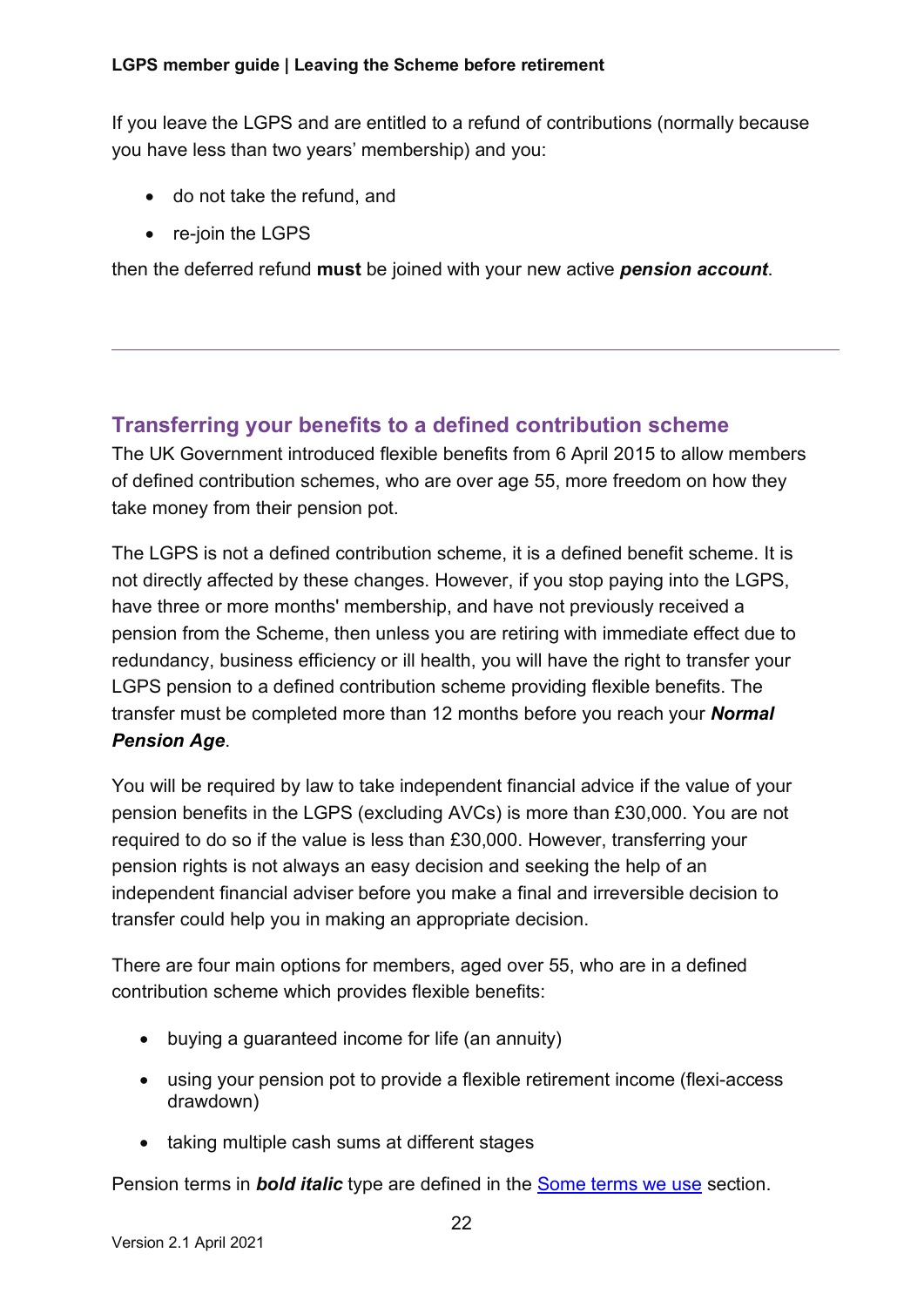• taking the whole pot as cash in one go.

**Keep in touch** – remember to let the LGPS administering authority know if you move house.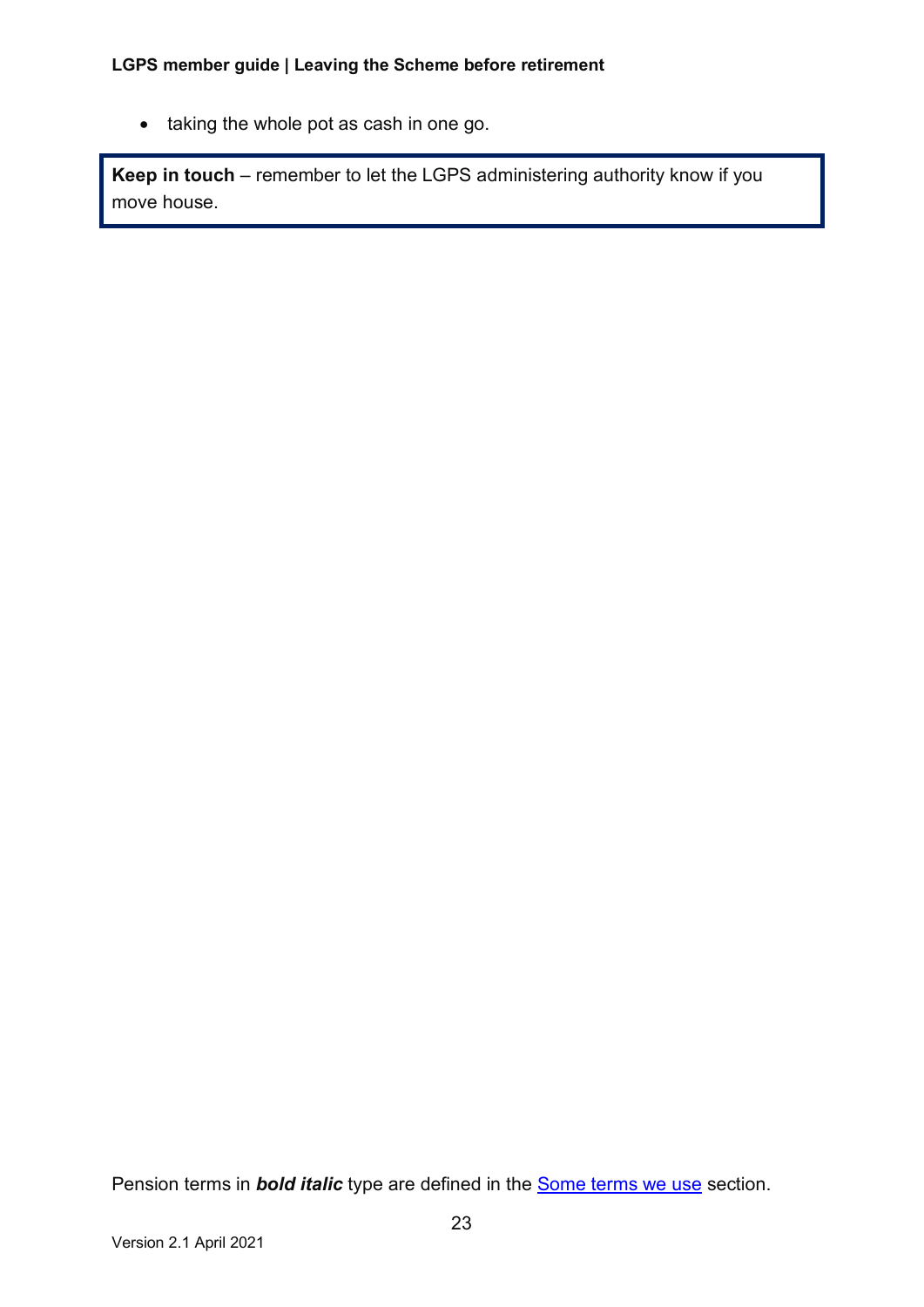# <span id="page-23-0"></span>**Retirement**

### <span id="page-23-1"></span>**When can I retire and take my LGPS pension?**

You can choose to retire and take your pension at any time from age 55 to 75, provided you have met the two-year *qualifying period* in the Scheme.

If you voluntarily retire before, on or after your *Normal Pension Age* you can defer taking your benefits, but you must take them no later than your  $75<sup>th</sup>$  birthday. If you take your pension after your *Normal Pension Age*, your benefits will be paid at an increased rate to reflect late payment.

The *Normal Pension Age* in the LGPS is linked to your *State Pension Age,* but with a minimum of age 65. If your *State Pension Age* changes in the future, your *Normal Pension Age* will also change.

If you built up membership before 1 April 2015, you will have membership in the final salary scheme. These benefits have a different *Normal Pension Age*, which for most people is age 65.

You may have to retire at your employer's instigation, perhaps because of redundancy, business efficiency or permanent ill health. Provided you have met the two-year *qualifying* period, your LGPS benefits must provide you with an immediate retirement pension. See **[What if I lose my job through redundancy or business](#page-24-0)  [efficiency](#page-24-0)** and **[What happens if I have to retire early due to ill health](#page-24-1)** for more information.

### <span id="page-23-2"></span>**Will my pension be reduced if I retire early?**

If you choose to retire and take your benefits before your *Normal Pension Age* the benefits will be reduced because they will be paid for longer. Your benefits are calculated as set out in the **[How is my pension worked out?](#page-13-1)** section and are then reduced. How much your benefits are reduced by depends on how early you take them.

If you were a member of the LGPS at any time between 1 April 1998 and 30 November 2006, some or all your benefits paid early could be protected from the reduction if you have rule of 85 protection.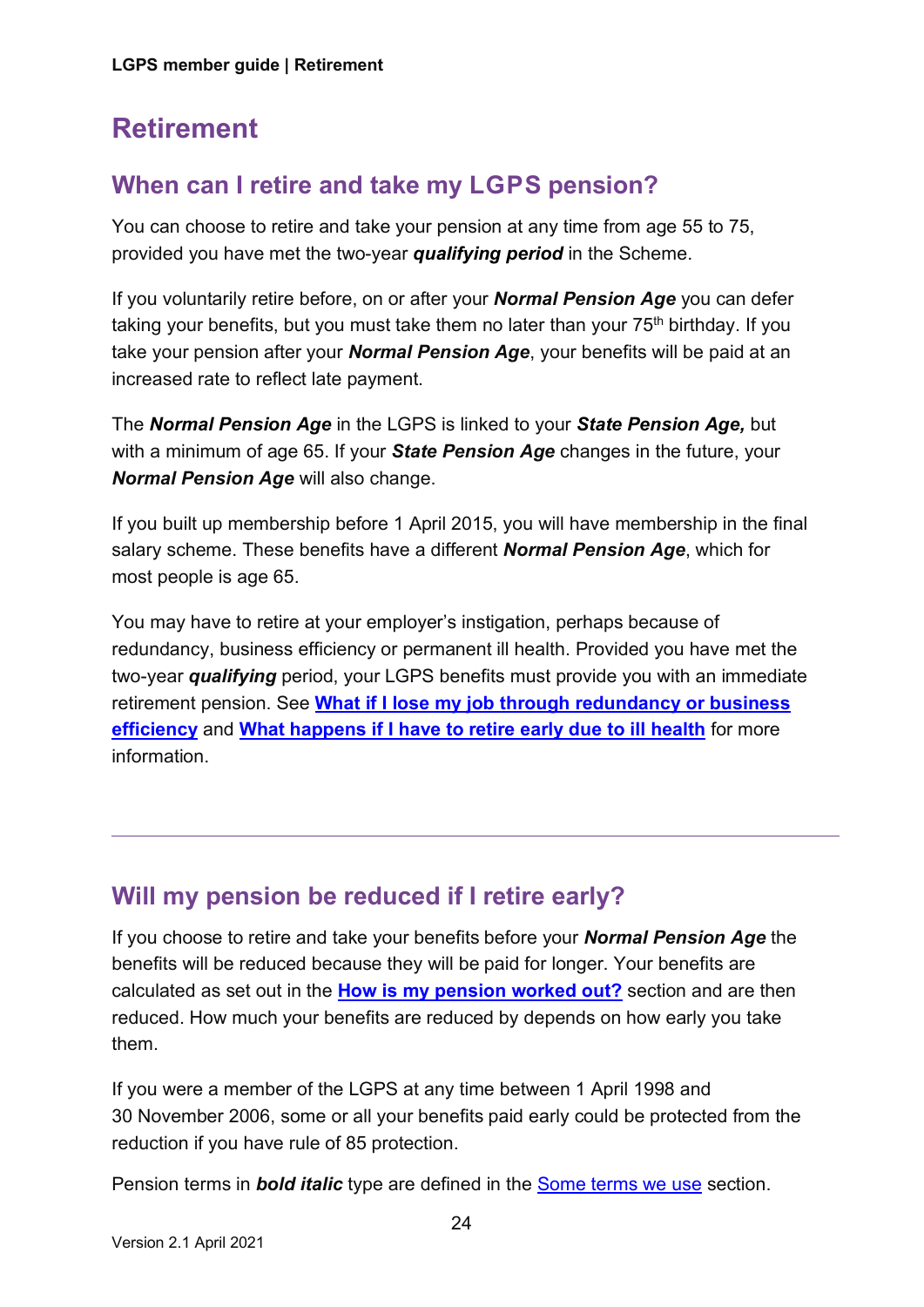# <span id="page-24-0"></span>**What if I lose my job through redundancy or business efficiency?**

If you are aged 55 or over, you will be entitled to the immediate unreduced payment of your LGPS benefits, provided you have met the two-year *qualifying period* in the Scheme. However, any additional pension paid for by Additional Pension Contributions (APCs) or by Shared Cost Additional Pension Contributions (SCAPCs) would be paid at a reduced rate if the retirement occurred before your *Normal*  **Pension Age.** If you have bought additional pension by Additional Regular Contributions (ARCs), that additional pension would be paid at a reduced rate if the retirement occurs before your pre-1 April 2015 *Normal Pension Age* which, for most, is age 65.

Also, if you were in the Scheme on 5 April 2006 and have had no break in membership thereafter, you will be entitled to immediate payment if you are aged 50 or over. Under tax law, any pension benefits paid to you before your 55<sup>th</sup> birthday are subject to extra tax charges unless certain conditions apply. This may apply where you continue in a different employment or start a new employment within six months of leaving. This is a complex area and your administering authority or employer will give further details at retirement.

### <span id="page-24-1"></span>**What happens if I have to retire early due to ill health?**

If you have to leave work due to illness you may be able to receive immediate payment of your benefits.

To qualify for ill health benefits:

- you must have met the two-year *qualifying period* in the Scheme, and
- your employer, based on an opinion from an independent occupational health physician appointed by them, must be satisfied that you will be permanently unable to do your own job until your *Normal Pension Age.*

<span id="page-24-2"></span>Ill health benefits can be paid at any age and are not reduced for early payment. In fact, your benefits are increased to make up for your early retirement.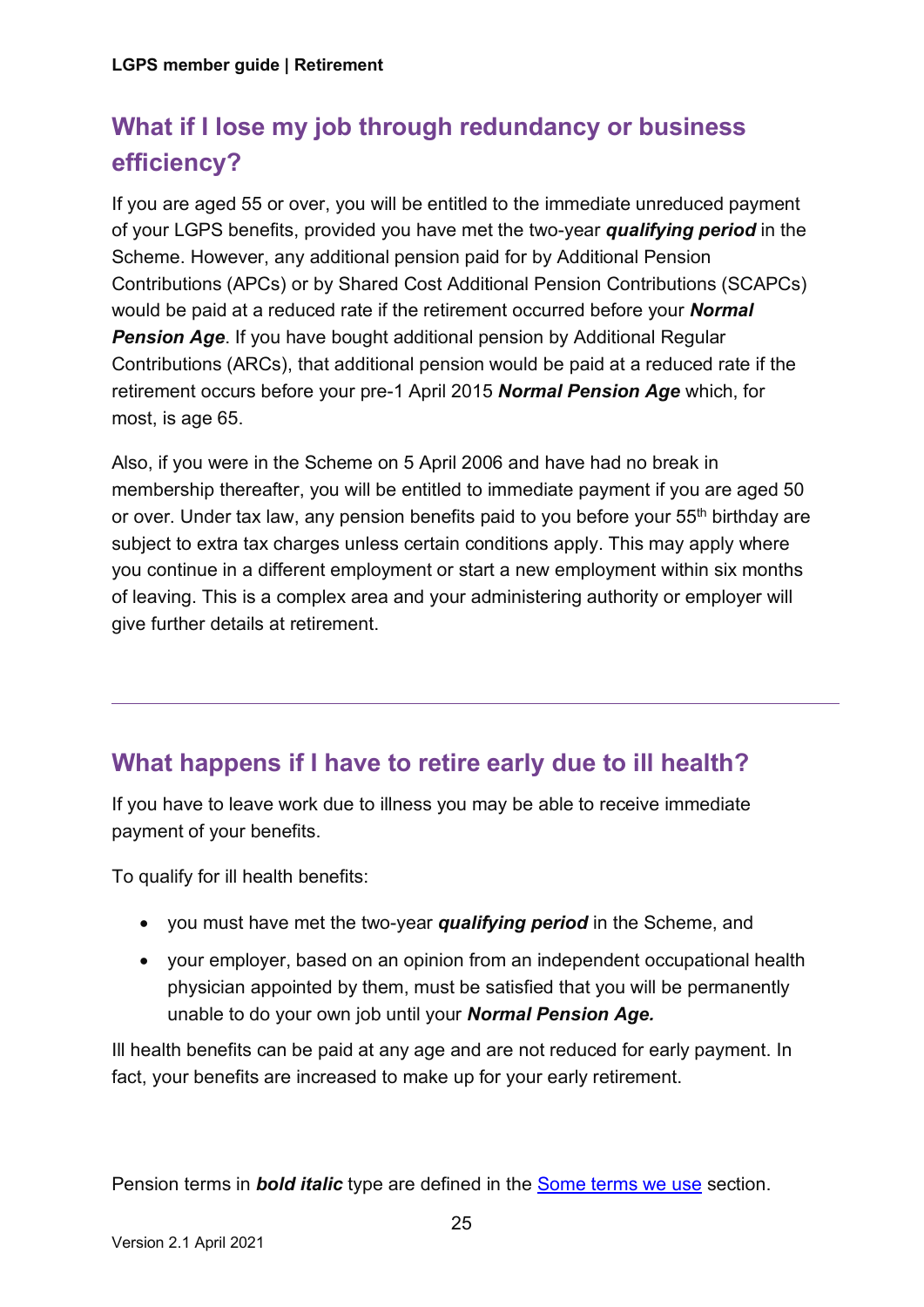### **Can I have a gradual move into retirement?**

This is known as flexible retirement. If your employer agrees, from age 55:

- if you reduce your hours or
- move to a less senior position and
- provided you have met the two-year *qualifying period* in the Scheme

you can take some or all the pension benefits you have built up, helping you ease into retirement.

If you take flexible retirement before your *Normal Pension Age* your benefits may be reduced because of early payment, unless your employer agrees to waive all or part of the reduction. If your employer agrees to flexible retirement, you will still receive your pay from your job on the reduced hours or grade and can continue paying into the LGPS, building up further benefits in the Scheme. Flexible retirement is at the discretion of your employer and they must set out their policy in a published statement*.*

### <span id="page-25-0"></span>**What if I carry on working after my Normal Pension Age?**

If you carry on working after your *Normal Pension Age* you will continue to pay into the LGPS, building up further benefits. When you eventually retire you will receive your pension unless you choose to delay taking it. Your pension must be paid by age 75. Your pension will be paid at an increased rate because it will be paid for a shorter time.

### <span id="page-25-1"></span>**How does my pension keep its value?**

On taking your pension on or after age 55, it increases in line with the cost of living every year throughout your retirement. As the cost of living increases, so will your pension. If you retire on ill health grounds, your pension is increased each year regardless of your age.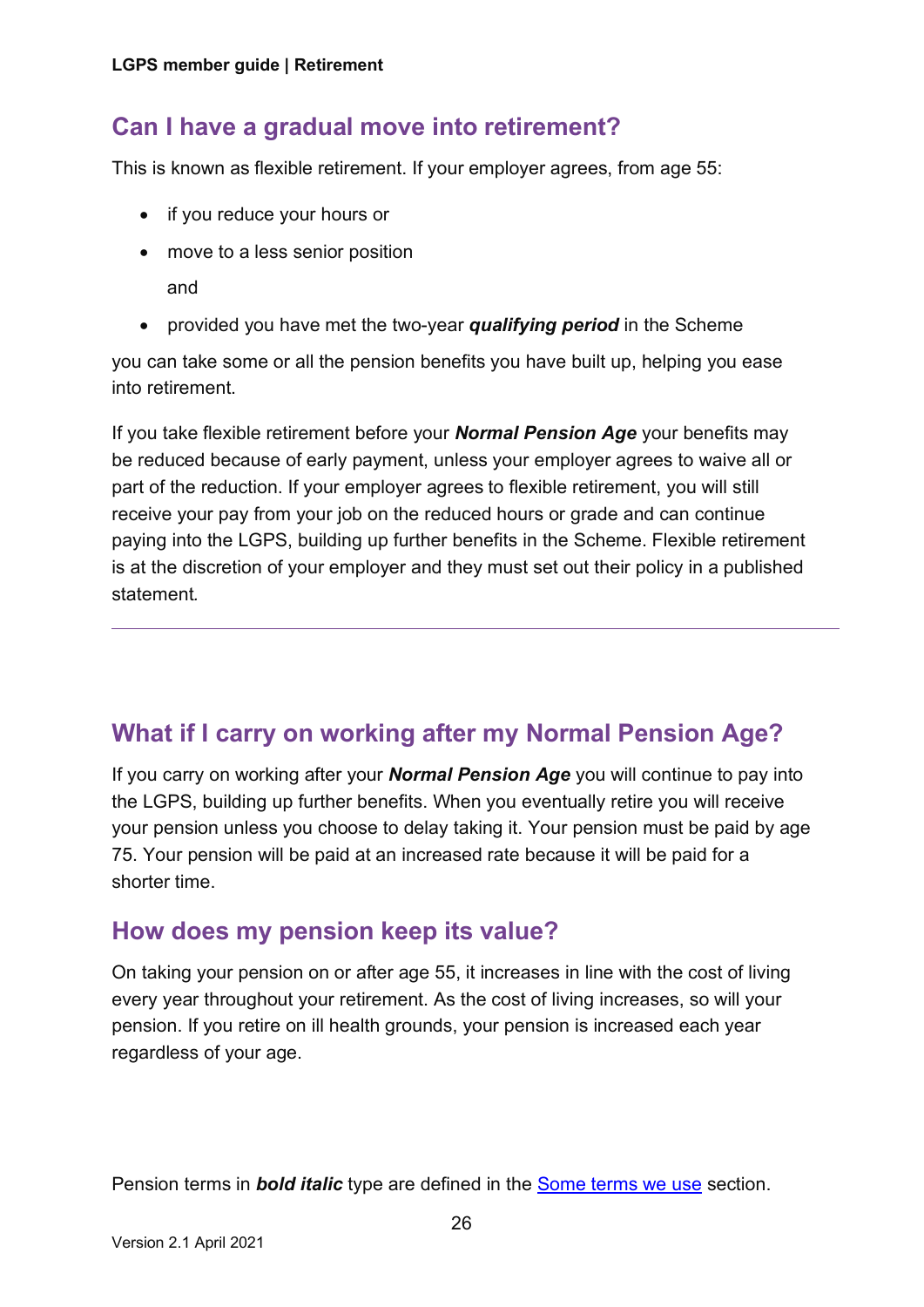# <span id="page-26-0"></span>**Protection for your family**

### <span id="page-26-1"></span>**What benefits will be paid when I die?**

On your death, pensions will be paid to your –

- *eligible children*
- spouse, *civil partner,* or, if certain conditions are met, *eligible cohabiting partner.*

A lump sum death grant will also be paid if you–

- die in service as a member of the LGPS
- leave before retirement with deferred benefits and die before receiving them
- <span id="page-26-2"></span>• die after receiving your pension, before your  $75<sup>th</sup>$  birthday, and less than ten years' pension has been paid.

### **How much will the lump sum death grant be?**

This will depend on whether you die in service, after leaving but before you take your pension or when you are receiving your pension.

If you die in service as a member of the LGPS, the lump sum is three times your *assumed pensionable pay*.

If you leave before retirement with deferred benefits and die before receiving them, the lump sum is five times your deferred yearly pension. If you are also an active member of the Scheme in another employment, this may impact on the death grant that is paid.

If you die when you are receiving your pension and before your  $75<sup>th</sup>$  birthday, the lump sum is ten times the yearly amount of your pension before giving up any pension for tax-free lump sum, reduced by any pension and tax-free lump sum already paid to you. There is a slight difference to this calculation for any part of the pension you were receiving which relates to membership before 1 April 2015. If you are also an active member in another employment, this may impact on the death grant that is paid.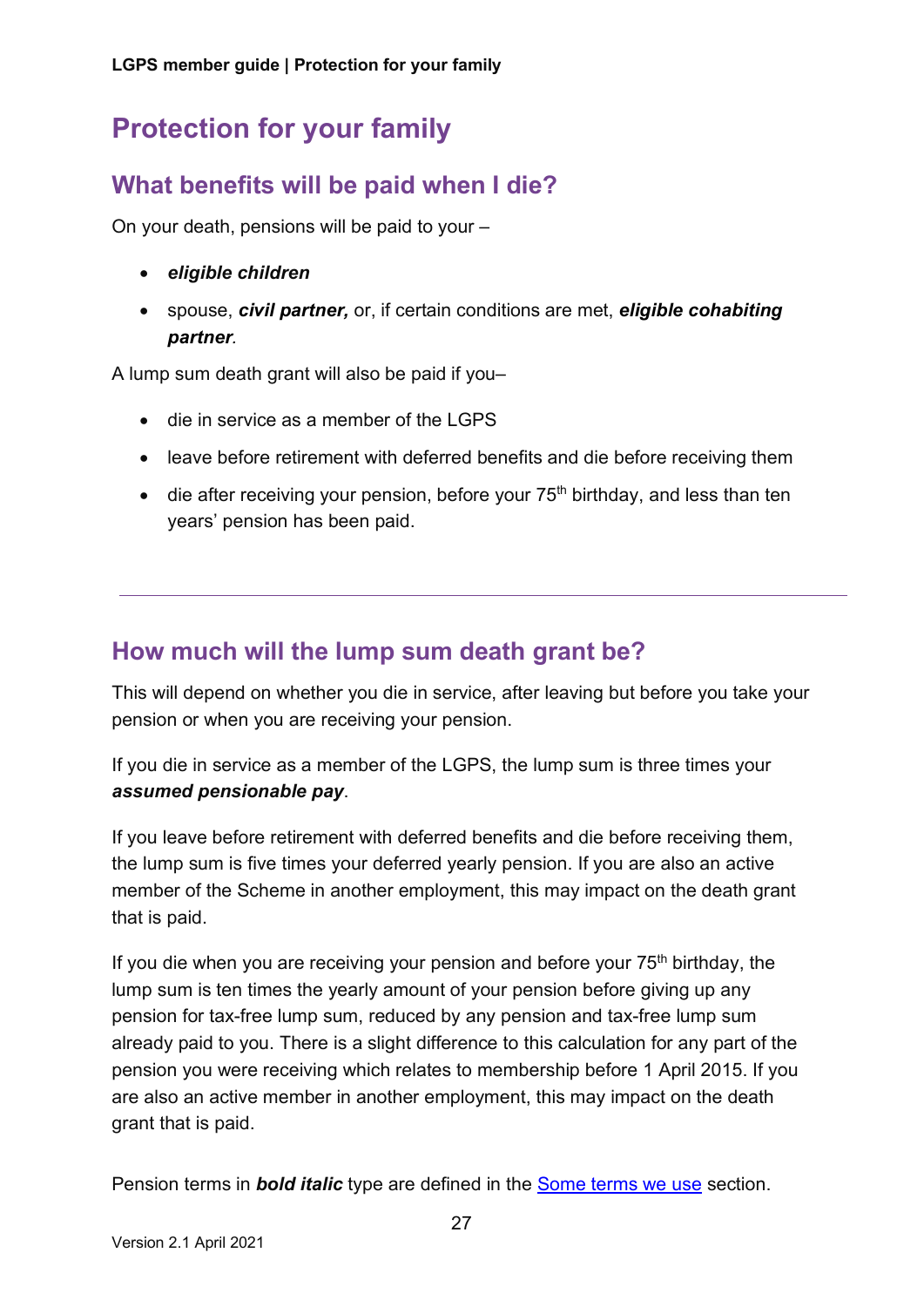### <span id="page-27-0"></span>**Who is the lump sum death grant paid to?**

The LGPS allows you to say who you would like any death grant to be paid to by completing an expression of wish form. You can complete or change your nomination the Fund's online service. Visit [www.lpf.org.uk/online](http://www.lpf.org.uk/online) to register or sign in. Alternatively you can download a form at [www.lpf.org.uk/forms.](http://www.lpf.org.uk/forms) The administering authority, however, retains absolute discretion when deciding on who to pay any death grant to. You can find out how to contact your administering authority at the end of this guide.

### <span id="page-27-1"></span>**What will be paid to my spouse, civil partner or eligible cohabiting partner?**

Your spouse, civil partner or eligible cohabiting partner will receive a proportion of your pension. It will be paid for the rest of their life. Generally, this is:

- 30.625 per cent of the pension you built up from April 2015
- 37.50 per cent of the pension you built up between April 2009 and March 2015
- 50 per cent of the pension you built up before April 2009.

If you die in service as a member of the LGPS, the pension will include a proportion of the increase you would have received if you had retired on ill-health.

If you leave before retirement with deferred benefits and die before taking them, the pension is the relevant percentage of your deferred pension.

If you die after receiving your pension, the pension is the relevant percentage of your pension before giving up pension for tax-free lump sum and before any reductions or increases for early or late payment.

Some parts of your pension are not counted. This includes additional pension bought by paying additional pension contributions, other than where you paid the additional contributions to buy back pension you lost while on unpaid leave.

If you were in the 50/50 section, this does not affect the value of the pension.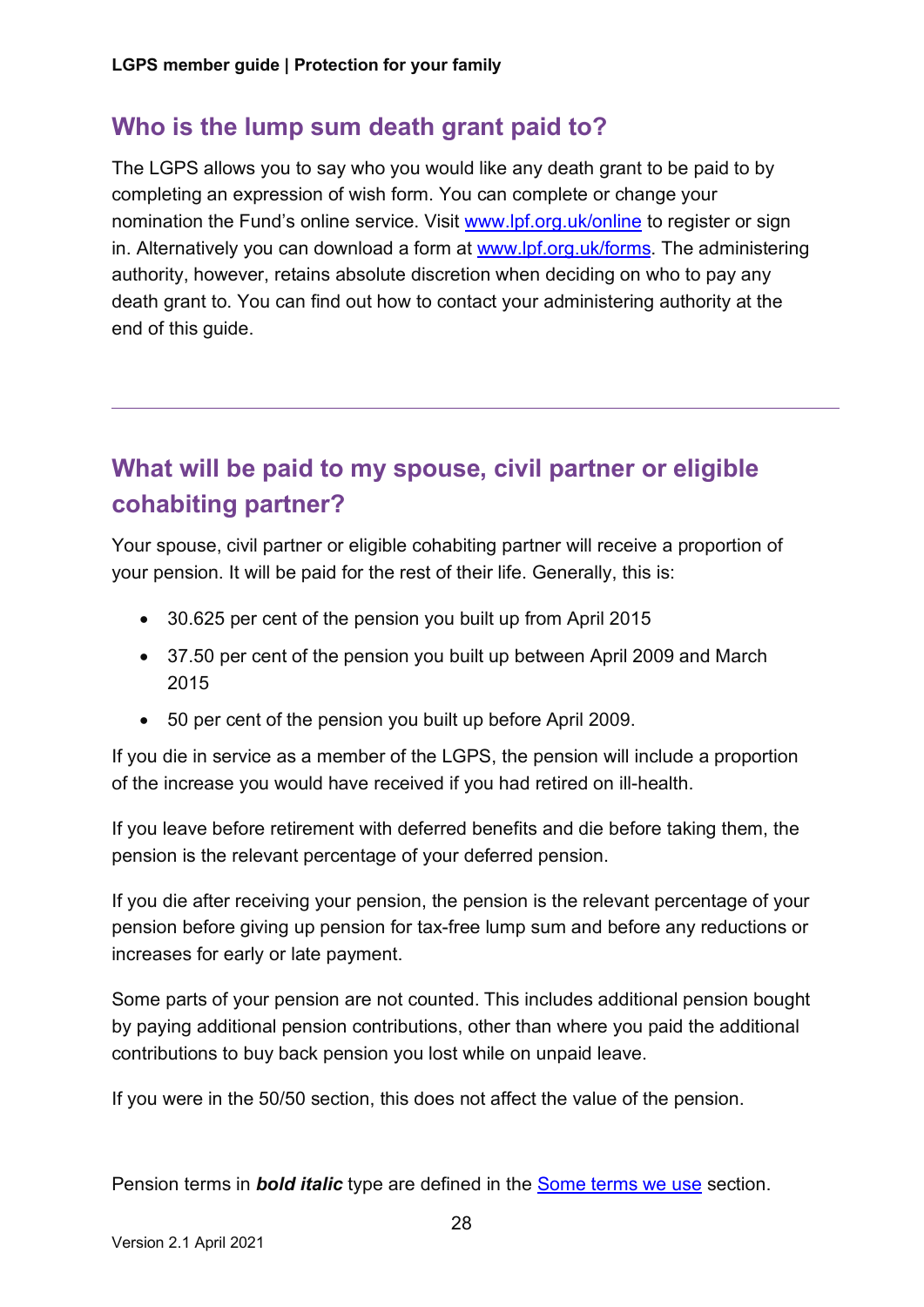Pensions for *civil partners* or survivors of same-sex marriages are only based on your membership after 5 April 1988. Pensions for *eligible cohabiting partners* are also only based on your membership after 5 April 1988, unless you elected before 1 April 2015 to pay extra contributions for membership before 6 April 1988 to also count.

Also, the amount may be less where you entered into the civil partnership or marriage after leaving.

Due to recent court cases, the Government is reviewing pensions for male survivors of opposite-sex marriages and survivors of same-sex marriages or civil partnerships.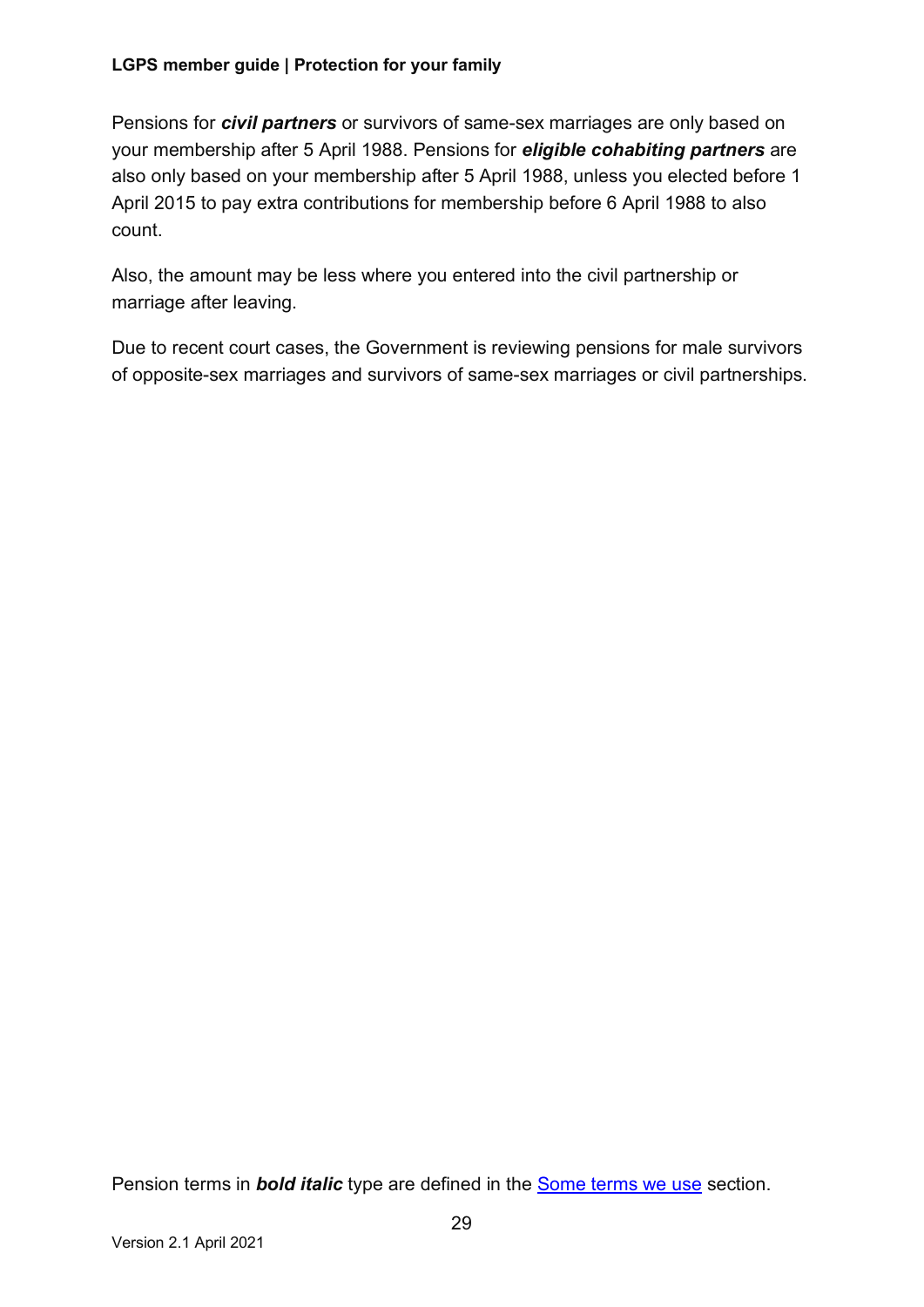# <span id="page-29-0"></span>**Help with pension problems**

### <span id="page-29-1"></span>**Who can help me if I have a query or complaint?**

If you have a problem or question about your LGPS benefits, please contact the Fund**.** They will try to put things right and answer any questions as quickly and efficiently as possible. If your query is about your contribution rate, please contact your employer's HR or payroll section so they can explain how they decided which rate you should pay.

If you are still unhappy, you can use the Internal Disputes Resolution Procedure to have your complaint reviewed. There are also other regulatory bodies that may be able to assist you.

### **Internal Disputes Resolution Procedure**

In the first instance, you should write to the person nominated by either the employer or LGPS administering authority who made the decision you wish to appeal. You may alternatively write to the administering authority, who will refer the complaint to the relevant person. You must do this within six months of the date you are notified about the decision or of the act or failure to act you are complaining about. The nominated person can accept a complaint outside of the six-month period if they think it is reasonable to do so.

This is a formal review of the complaint. It is an opportunity for the matter to be reconsidered. The nominated person will consider your complaint and notify you of their decision. If you are unhappy with the nominated person's decision (or if they fail to make a decision), you may apply to the Scottish Ministers to have it reconsidered.

A leaflet explaining the Internal Disputes Resolution Procedure including relevant time limits is available from your LGPS administering authority.

### **The Pensions Advisory Service (TPAS)**

TPAS provides independent and impartial information about pensions, free of charge, to members of the public. TPAS is available to assist members and beneficiaries of the Scheme with any pension query they have or any general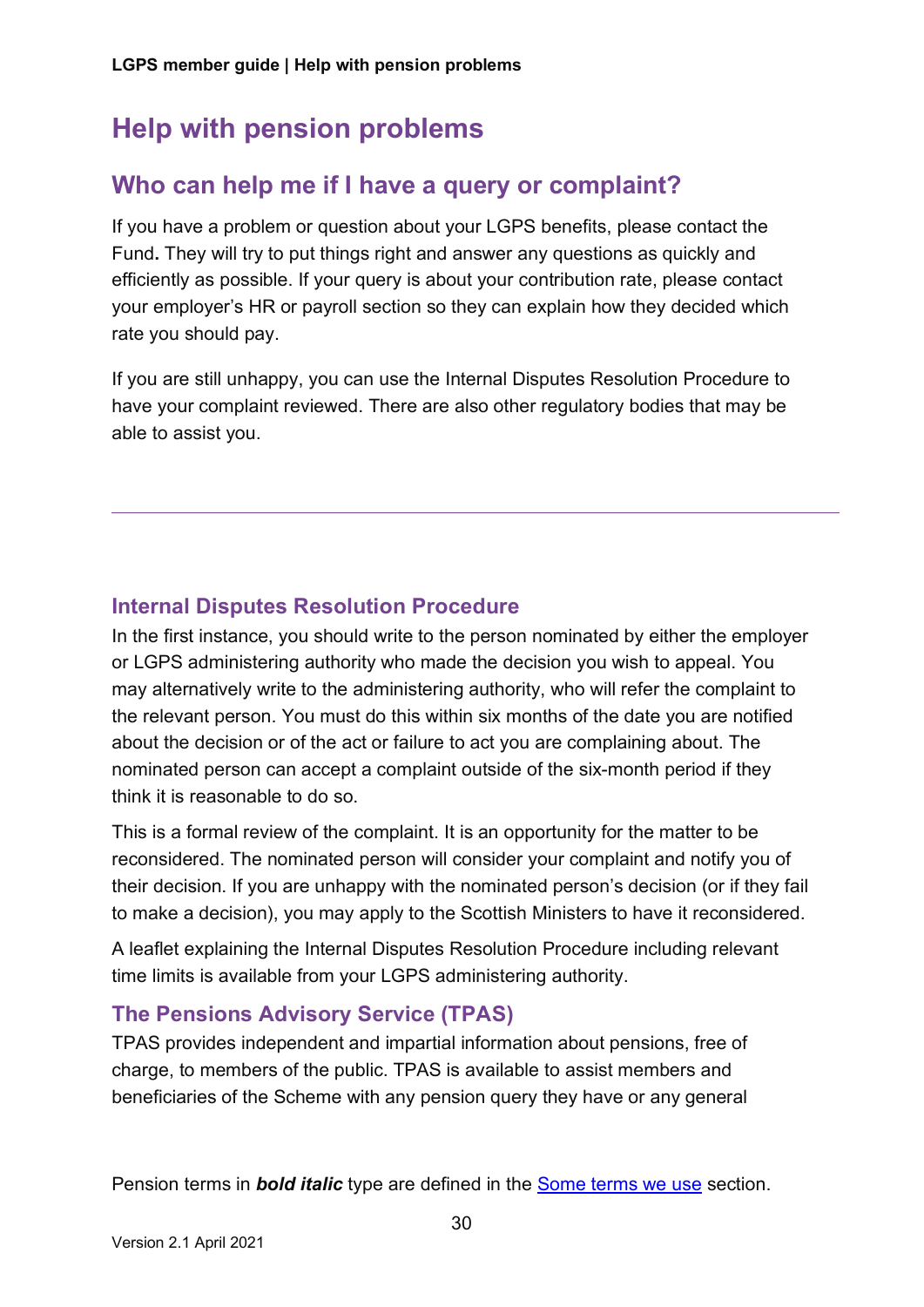requests for information or guidance concerning their pension benefits. TPAS can be contacted:

In writing: 120 Holborn, London, EC1N 2TD By telephone: 0800 011 3797 Website: [www.pensionsadvisoryservice.org.uk](http://www.pensionsadvisoryservice.org.uk/) (where you can submit an online enquiry form).

### **The Pensions Ombudsman (TPO)**

TPO deals only with pension complaints. It can help if you have a complaint or dispute about the administration and / or management of personal and occupational pension schemes. Some examples of the types of complaints it considers are (this list is not exhaustive):

- automatic enrolment
- benefits: including incorrect calculation, failure to pay or late payment
- **u** death benefits
- **EXECUTE:** failure to provide information or act on instructions
- **ill health**
- **EXECUTE:** interpretation of scheme rules
- $\blacksquare$  misquote or misinformation
- **u** transfers.

You have the right to refer your complaint to TPO free of charge. There is no financial limit on the amount of money that TPO can make a party award you. Its determinations are legally binding on all parties and are enforceable in court.

Contact with TPO about a complaint needs to be made within three years of when the event(s) you are complaining about happened – or, if later, within three years of when you first knew about it (or ought to have known about it). There is a discretion for those time limits to be extended.

TPO can be contacted: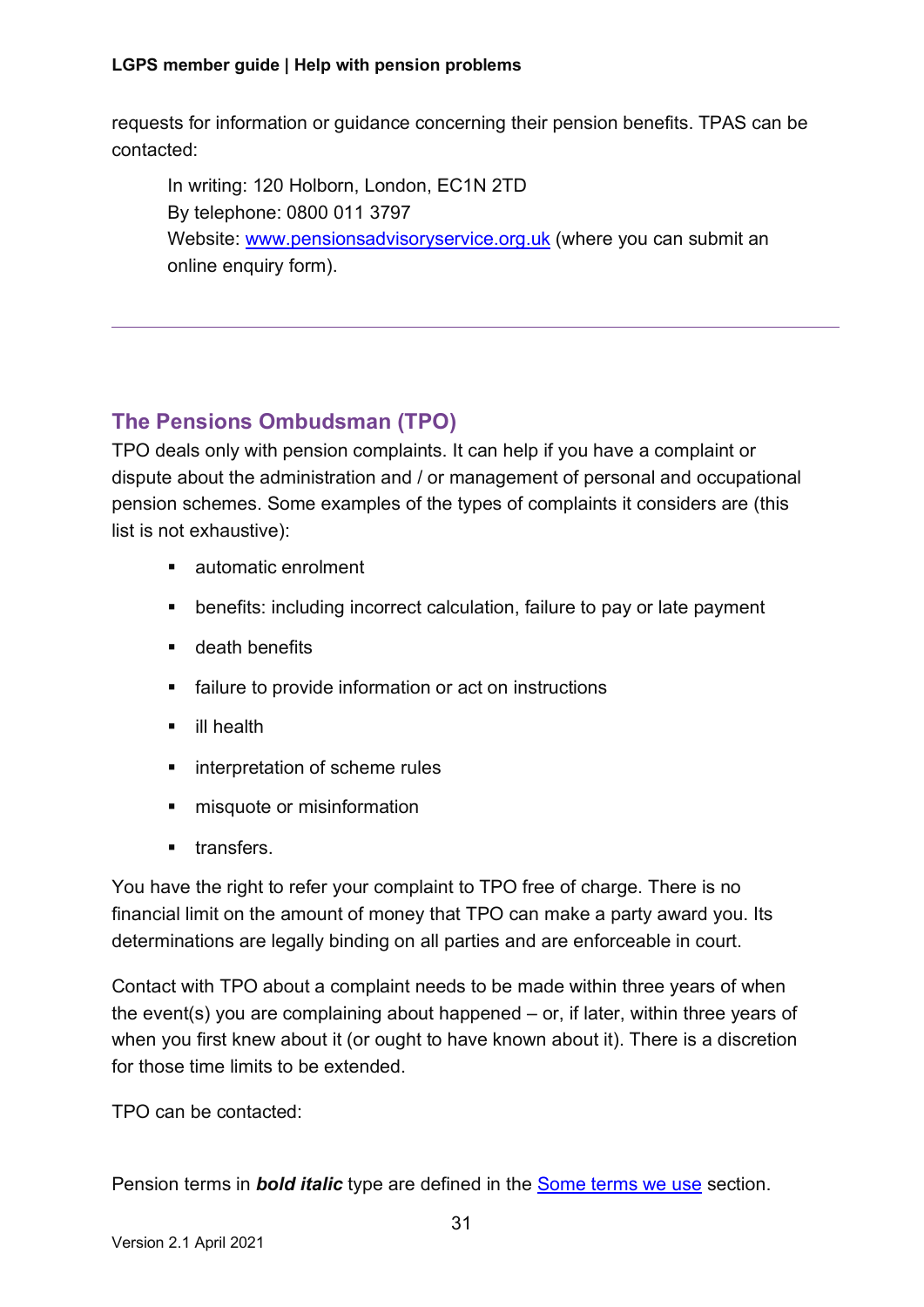In writing: 10 South Colonnade, Canary Wharf, E14 4PU Telephone: 0800 917 4487 Website: [www.pensions-ombudsman.org.uk](http://www.pensions-ombudsman.org.uk/) (where you can submit an online complaint form)

### **The Pensions Regulator (TPR)**

This is the regulator of work-based pension schemes. TPR has powers to protect members of work-based pension schemes and a wide range of powers to help put matters right, where needed. If you have a concern about your workplace pension you can contact them:

By telephone: 0345 600 7060 Website: [www.thepensionsregulator.gov.uk](http://www.thepensionsregulator.gov.uk/)

### <span id="page-31-0"></span>**How can I trace my pension rights?**

The Pension Tracing Service holds details of pension schemes, including the LGPS, together with relevant contact addresses. It provides a tracing service for exmembers of schemes with pension entitlements, and their dependants, who have lost touch with previous schemes. All occupational and personal pension schemes must register if they have current members contributing to the scheme or people expecting benefits from the scheme. If you need to use this tracing service:

Write to: The Pension Tracing Service, The Pension Service 9, Mail Handling Site A, Wolverhampton, WV98 1LU Telephone: 0800 731 0193 Website: [www.gov.uk/find-pension-contact-details](http://www.gov.uk/find-pension-contact-details)

**Don't forget to keep your pension providers up to date with any change in your home address.**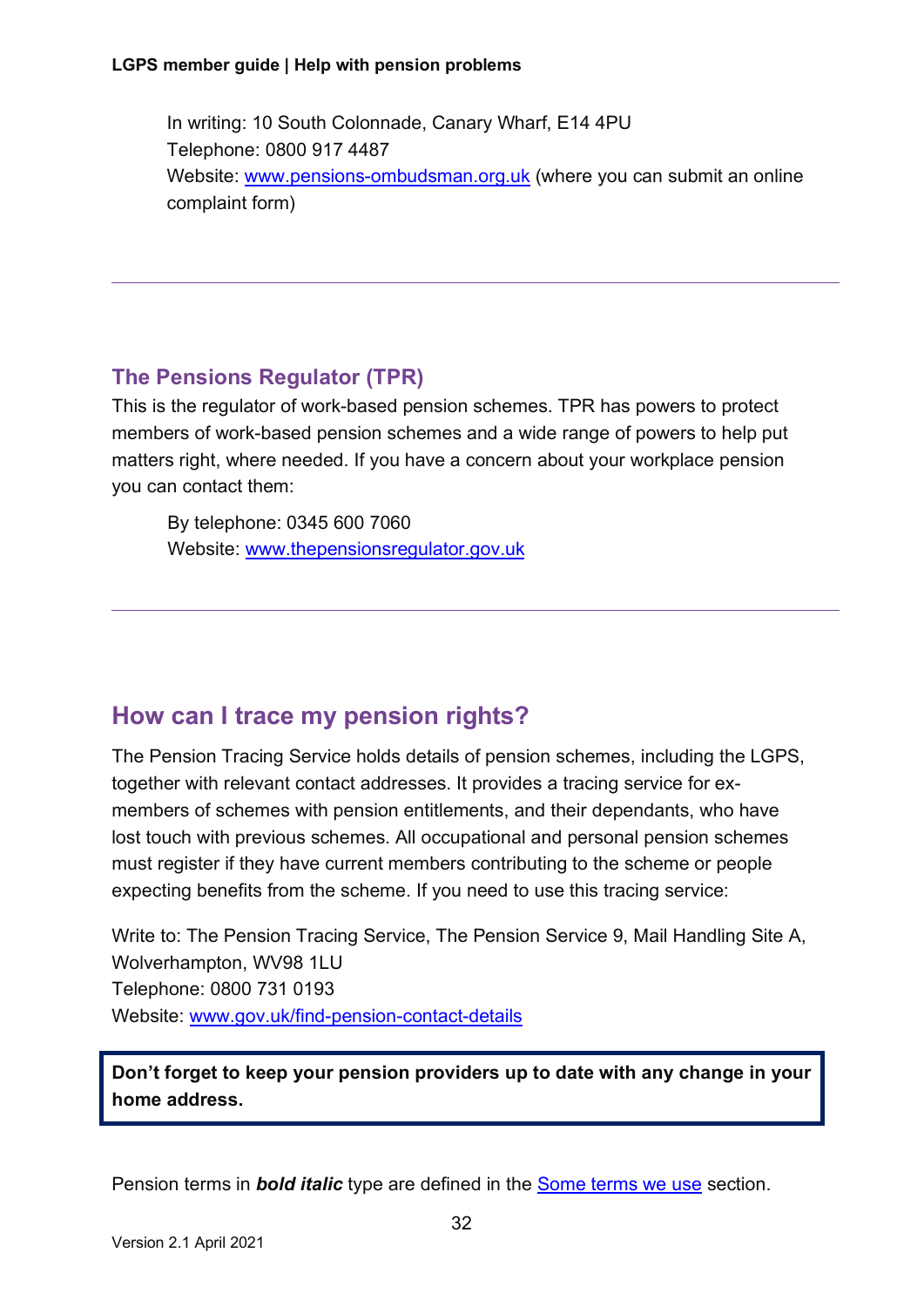### <span id="page-32-0"></span>**Some terms we use**

#### **Additional Voluntary Contributions (AVCs)**

These are extra payments to increase your future benefits. You can also pay AVCs to provide additional life cover.

All LGPS administering authorities have an AVC arrangement that you can use to invest money with an AVC provider. AVC providers are often insurance companies or building societies. AVCs are deducted directly from your pay and attract tax relief.

#### **Admission body**

An admission body is an employer that chooses to participate in the Scheme under an admission agreement. These tend to be employers such as charities and contractors.

#### **Assumed pensionable pay**

Is a notional pay figure that employers must calculate when your *pensionable pay* is reduced because you are absent from work in certain circumstances eg due to sickness or child related leave. This notional pay figure is used to make sure your pension benefits build up as if you were at work receiving normal pay.

Assumed pensionable pay is also used to work out:

- any increase to your pension awarded as a result of ill health retirement
- any lump sum death grant following death in service, and
- any increase which is included in survivor benefits following death in service.

#### **Automatic enrolment date**

This is the earlier of:

- the day you reach age 22, provided you are earning more than £10,000 a year in your job, or
- the beginning of the pay period in which you first earn more than £10,000 in your job, provided you are aged 22 or more and under *State Pension Age* at that time.

Earnings are assessed by converting the pay in the pay period to a yearly figure.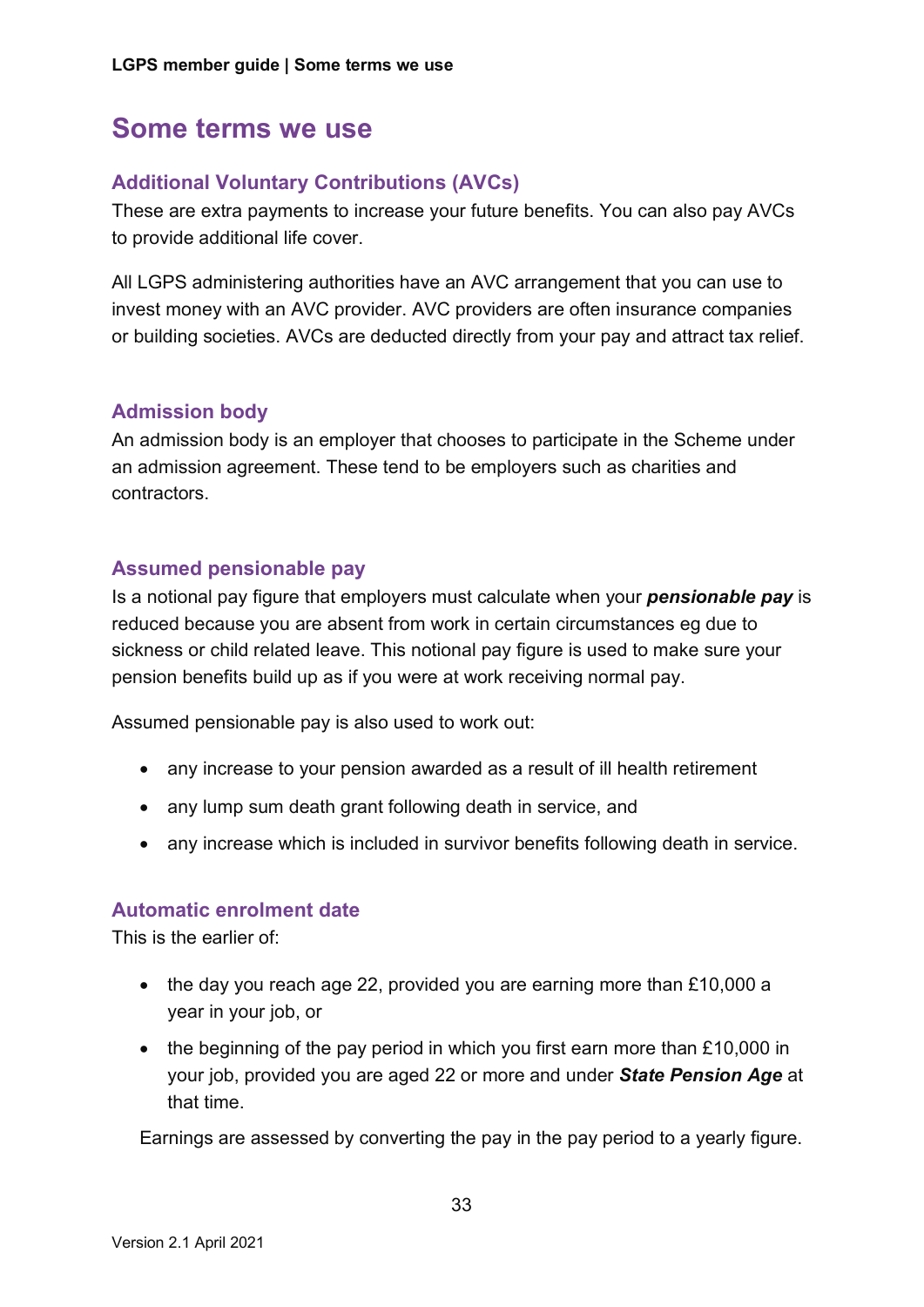### **Automatic enrolment provisions**

Each employer must automatically enrol their workers who are *eligible jobholders* into a workplace pension scheme, unless the employer decides to postpone for a period up to three months. In certain cases, the employer does not have to enrol a person. For example, if the person recently opted out.

Where a person is enrolled into a scheme, the person can choose to opt out. If they do, generally, the employer must automatically re-enrol them back into a scheme at regular intervals, about every three years.

#### **Civil partnership (civil partner)**

A Civil Partnership is a relationship between two people of the same sex which is formed when they register as civil partners of each other.

### **Consumer Prices Index (CPI)**

The Consumer Prices Index (CPI) is a measure of inflation of consumer prices in the United Kingdom. This is currently the measure used to revalue your *pension account* at the end of every *Scheme year* when you are an active member. Also, each April after you leave, it is used to revalue your deferred benefits or pension in payment. This ensures your benefits keep up with the cost of living.

### **Eligible children**

Eligible children are your children. They must, at the date of your death:

- be your natural child (who must be born before, or within 12 months of, your death)
- be your adopted child, or
- be your stepchild or a child accepted by you as being a member of your family and be dependent on you. This doesn't include a child you sponsor for charity.

Eligible children must:

- be under age 18, or
- be aged between 18 and 23 and in full-time education or vocational training. Your administering authority can continue to treat the child as an eligible child notwithstanding a break in full-time education or vocational training, or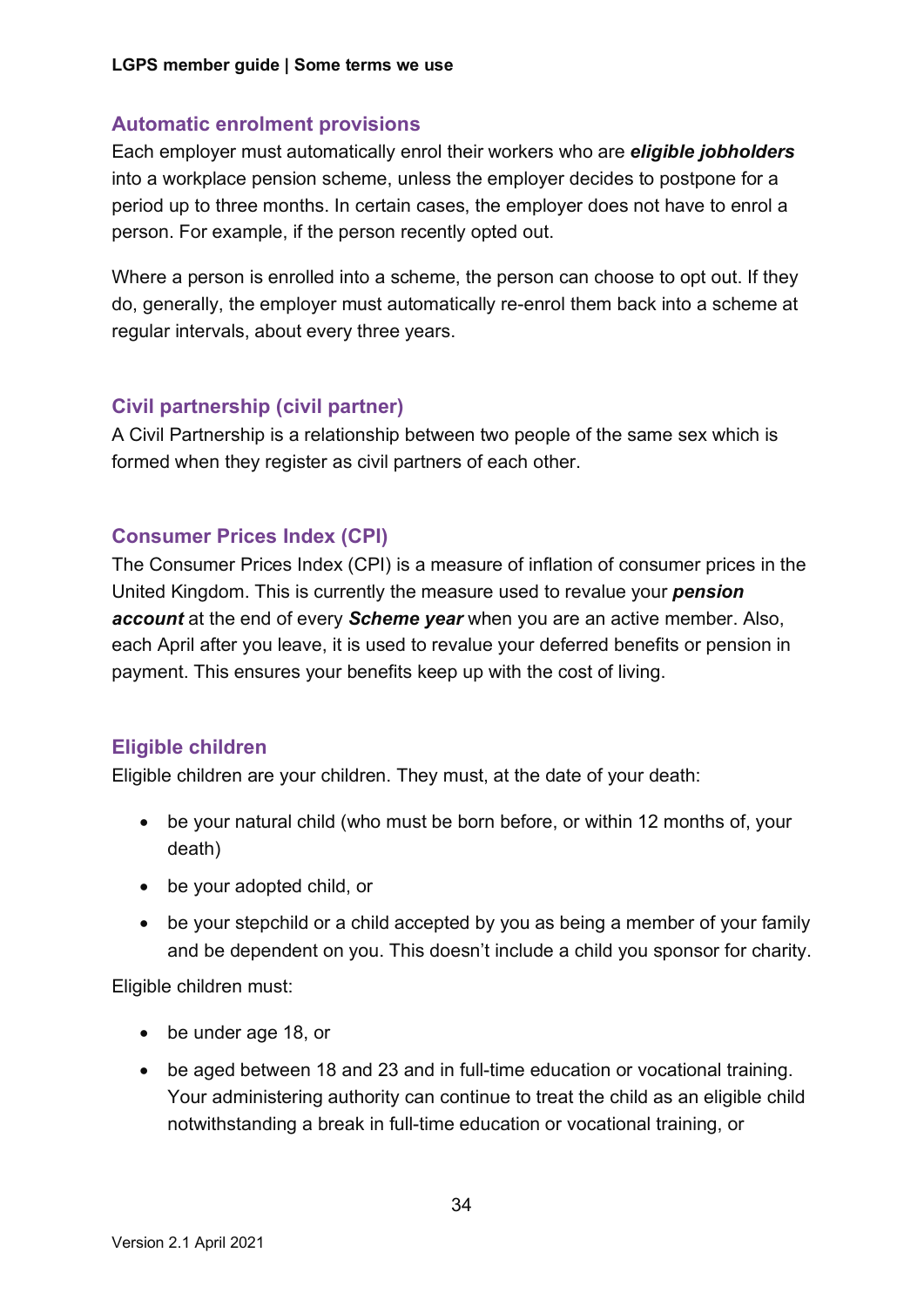- be unable to engage in gainful employment because of physical or mental impairment and either:
	- **has not reached the age of 23, or**
	- the impairment is, in the opinion of an independent registered medical practitioner, likely to be permanent and the child was dependent on you at the date of your death because of that mental or physical impairment.

### **Eligible cohabiting partner**

An eligible cohabiting partner is a partner you are living with who, at the date of your death, was free to marry or enter into a civil partnership with you and the relationship has met all the following conditions for a continuous period of at least two years:

- you and your cohabiting partner have been living together as if you were a married couple, or *civil partners*, and
- neither you nor your cohabiting partner have been living with someone else as if you/they were a married couple or *civil partners*, and
- either your cohabiting partner is, and has been, financially dependent on you or you are, and have been, financially interdependent on each other.

Your partner is financially dependent on you if you have the highest income. Financially interdependent means that you rely on your joint finances to support your standard of living. It doesn't mean that you need to be contributing equally. For example, if your partner's income is a lot more than yours, he or she may pay the mortgage and most of the bills, and you may pay for the weekly shopping.

On your death, a pension would be paid to your cohabiting partner if your partner satisfies your LGPS administering authority that:

- you were free to marry or enter into a *civil partnership* with each other on the date of death, and
- the other conditions had been met for a continuous period of at least two years immediately before your death.

For this purpose, your administering authority will require evidence.

You are not required to complete a form to nominate your partner. However, you can provide your LGPS administering authority with your partner's details.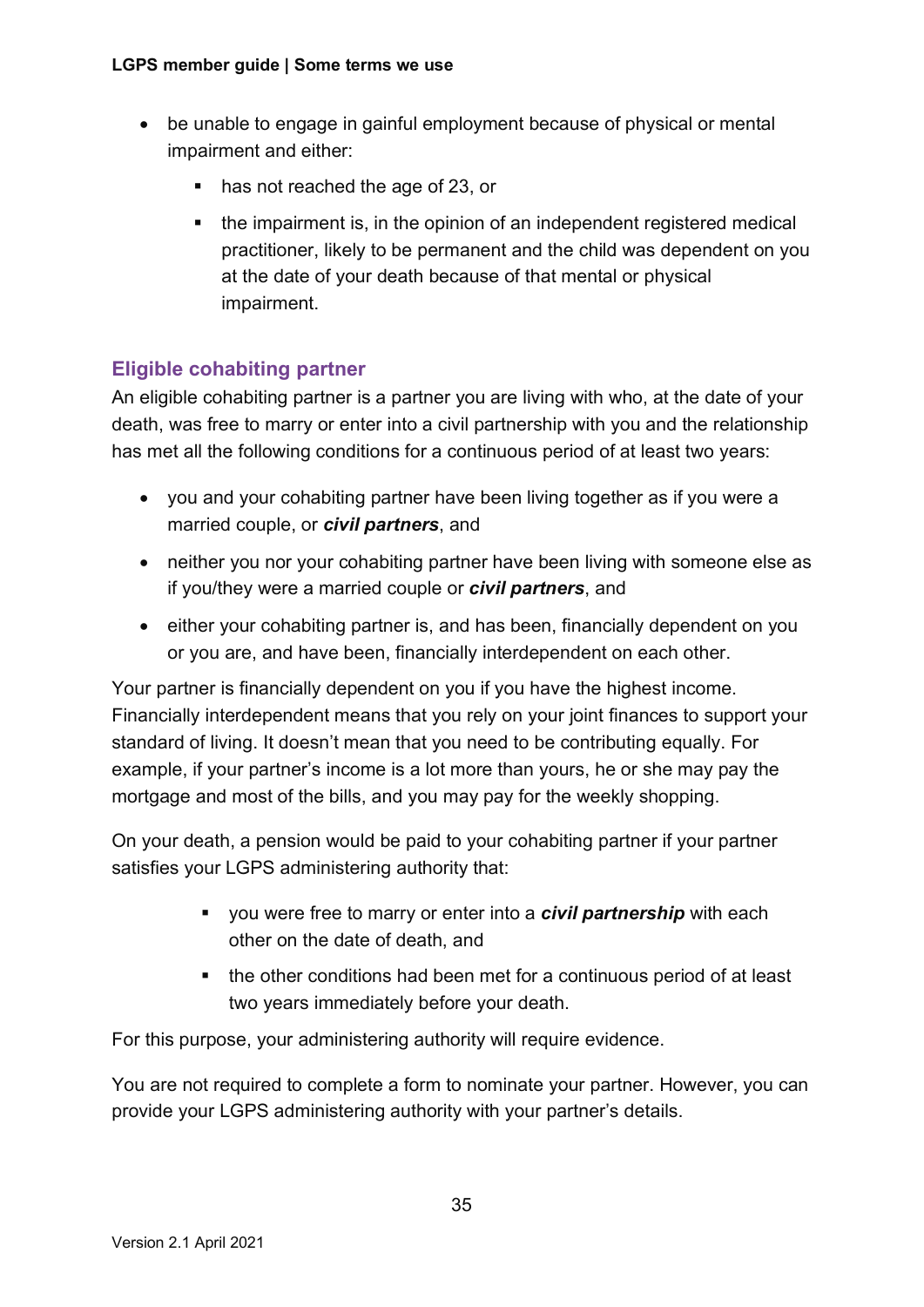### **Eligible jobholder**

An eligible jobholder is a worker who is aged at least 22 and is under *State Pension Age* and who earns more than £10,000 a year. Earnings are assessed by converting the pay in the relevant pay period to a yearly figure.

### **Final pay**

This is usually the pay in respect of (ie due for) your final year of Scheme membership on which you paid contributions, or one of the previous two years if this is higher. It includes your normal pay, contractual shift allowance, bonus, contractual overtime (but not non-contractual overtime), Maternity Pay, Paternity Pay, Adoption Pay, Shared Parental Pay and any other taxable benefit specified in your contract as being pensionable.

### **Normal Pension Age**

Normal Pension Age is linked to your *State Pension Age* for benefits built up from 1 April 2015 (but with a minimum of age 65) and is the age at which you can take the pension in full. If you choose to take your pension before your Normal Pension Age it will normally be reduced, as it's being paid earlier. If you take it later than your Normal Pension Age*,* it's increased because it's being paid later.

You can use the Government's *State Pension Age* calculator [\(www.gov.uk/calculate-state-pension\)](http://www.gov.uk/calculate-state-pension) to find out your *State Pension Age*.

Your *State Pension Age* may change in the future. If it does, this will also change your Normal Pension Age in the LGPS for benefits built up from 1 April 2015. Once your LGPS pension is being paid, any later change in your *State Pension Age* will not affect your Normal Pension Age.

If you were paying into the LGPS before 1 April 2015, your final salary benefits retain their protected Normal Pension Age, which for most is age 65.

All pension benefits paid on retirement (except flexible retirement) must be taken at the same date. You cannot choose to have your final salary pension (built up before April 2015) paid at age 65 and your pension in your *pension account* (built up from April 2015) at your *State Pension Age* (or age 65 if later).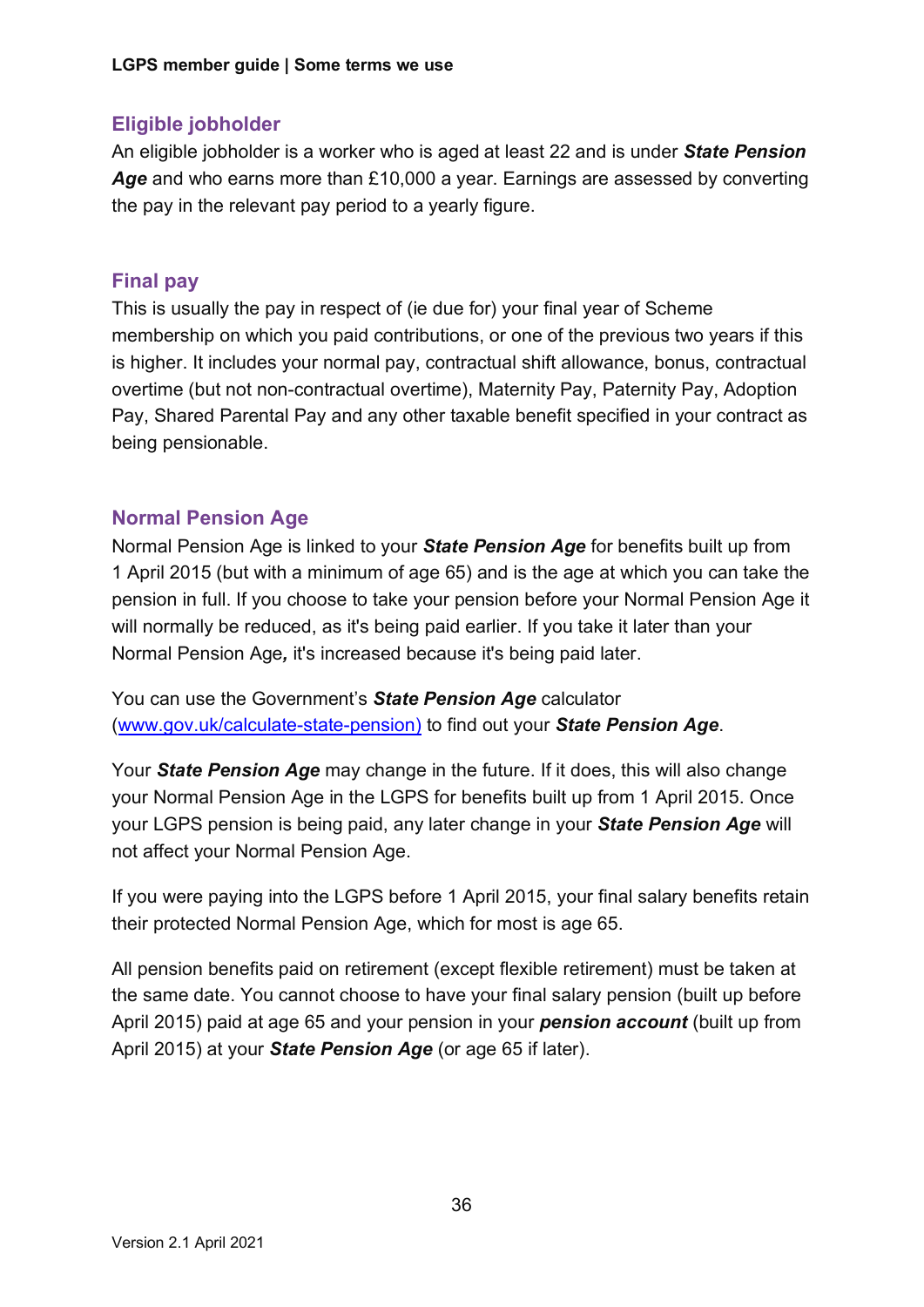### **Pension account**

Each *Scheme year* the pension you have built up during the year is worked out and added into your active pension account.

Your account may be adjusted during the *Scheme year* due to:

- any transfer of pension rights into the account during the year
- any extra pension bought during the year
- any additional pension which is granted to you by your employer
- any reduction due to a Pension Sharing Order or qualifying agreement in Scotland (following a divorce or dissolution of a *civil partnership*) and
- any reduction due to an Annual Allowance tax charge that you have asked the Scheme to pay on your behalf.

Your account is revalued at the end of each *Scheme year* to take account of the cost of living. This is currently measured by the *Consumer Prices Index (CPI).*

You will have a separate pension account for each employment.

In addition to an active member's pension account there are also:

- a deferred member's pension account
- a deferred refund account
- a retirement pension account
- a flexible retirement pension account
- a pension credit account and
- a survivor member's account.

These accounts will be adjusted due to any Pension Sharing Order or qualifying agreement in Scotland (following a divorce or dissolution of a *civil partnership*) and due to any Annual Allowance tax charge that you have asked the Scheme to pay on your behalf. These accounts are increased each April in line with the cost of living (as currently measured by the *Consumer Prices Index (CPI))*. A deferred refund account will not be adjusted in these ways.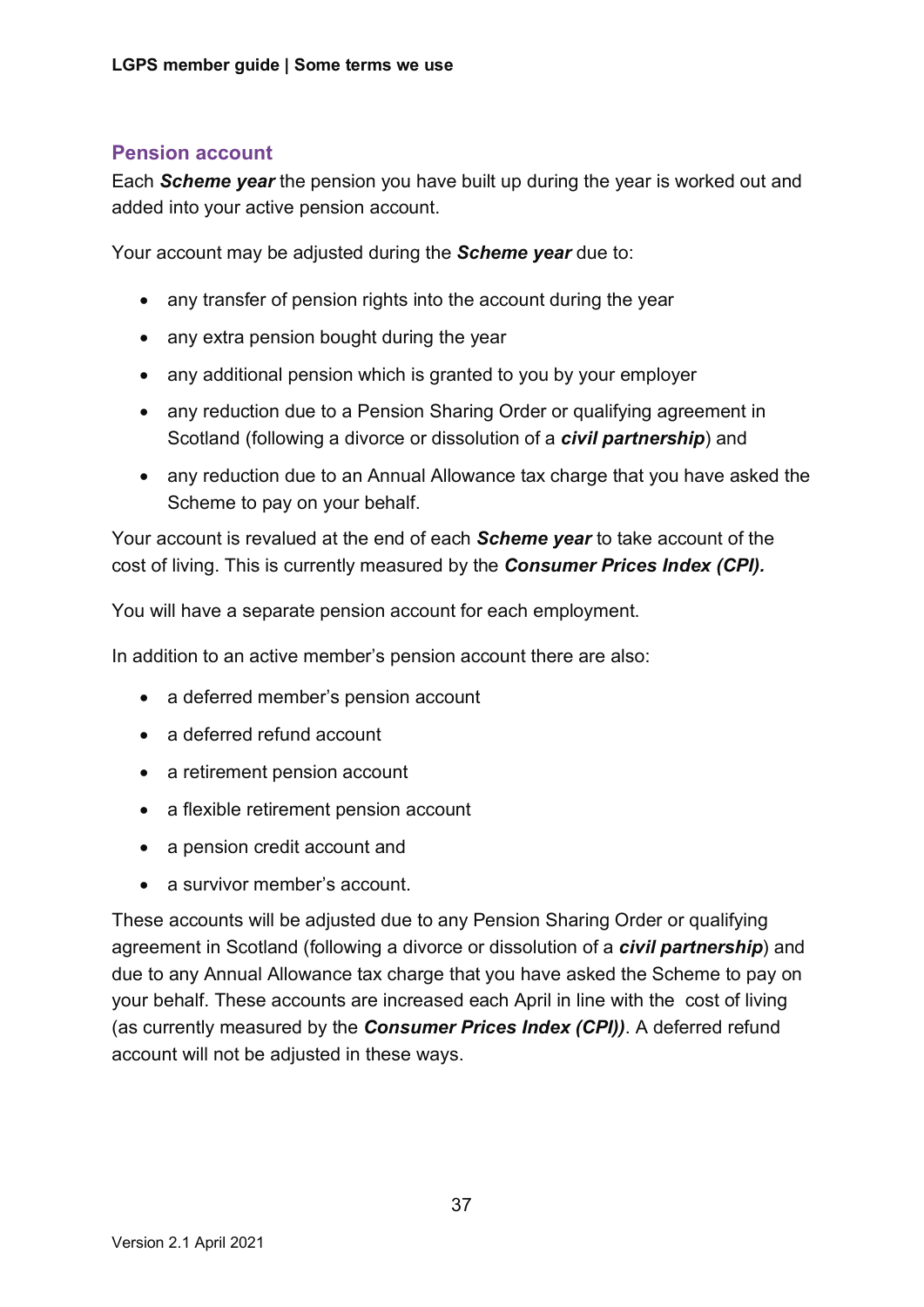### **Pensionable pay**

The pay on which you normally pay contributions is your normal salary or wages plus any shift allowance, bonuses, contractual overtime, Maternity Pay, Paternity Pay, Adoption Pay, Shared Parental Pay, Parental Bereavement Pay, and any other taxable benefit specified in your contract as being pensionable.

You do not pay contributions on:

- overtime above full-time hours (unless it is contractual overtime)
- any travelling or subsistence allowances
- pay in lieu of notice
- pay in lieu of loss of holidays
- any payment as an inducement not to leave before the payment is made
- any award of compensation (other than payment representing arrears of pay) made for the purpose of achieving equal pay
- pay relating to loss of future pensionable payments or benefits
- any pay paid by your employer if you go on reserve forces service leave
- the monetary value of a car or pay received in lieu of a car (apart from some historical cases).

#### **Relevant child related leave**

Relevant child related leave includes periods of:

- Ordinary Maternity or Adoption Leave (normally the first 26 weeks)
- Paid Additional Maternity or Adoption Leave (normally after week 26 and up to week 39)
- Paternity Leave
- Paid Shared Parental Leave or
- Paid Parental Bereavement Leave.

#### **Reserve forces service leave**

This occurs when a Reservist is mobilised and called on to take part in military operations. The period of mobilisation can be up to a maximum of 12 months. During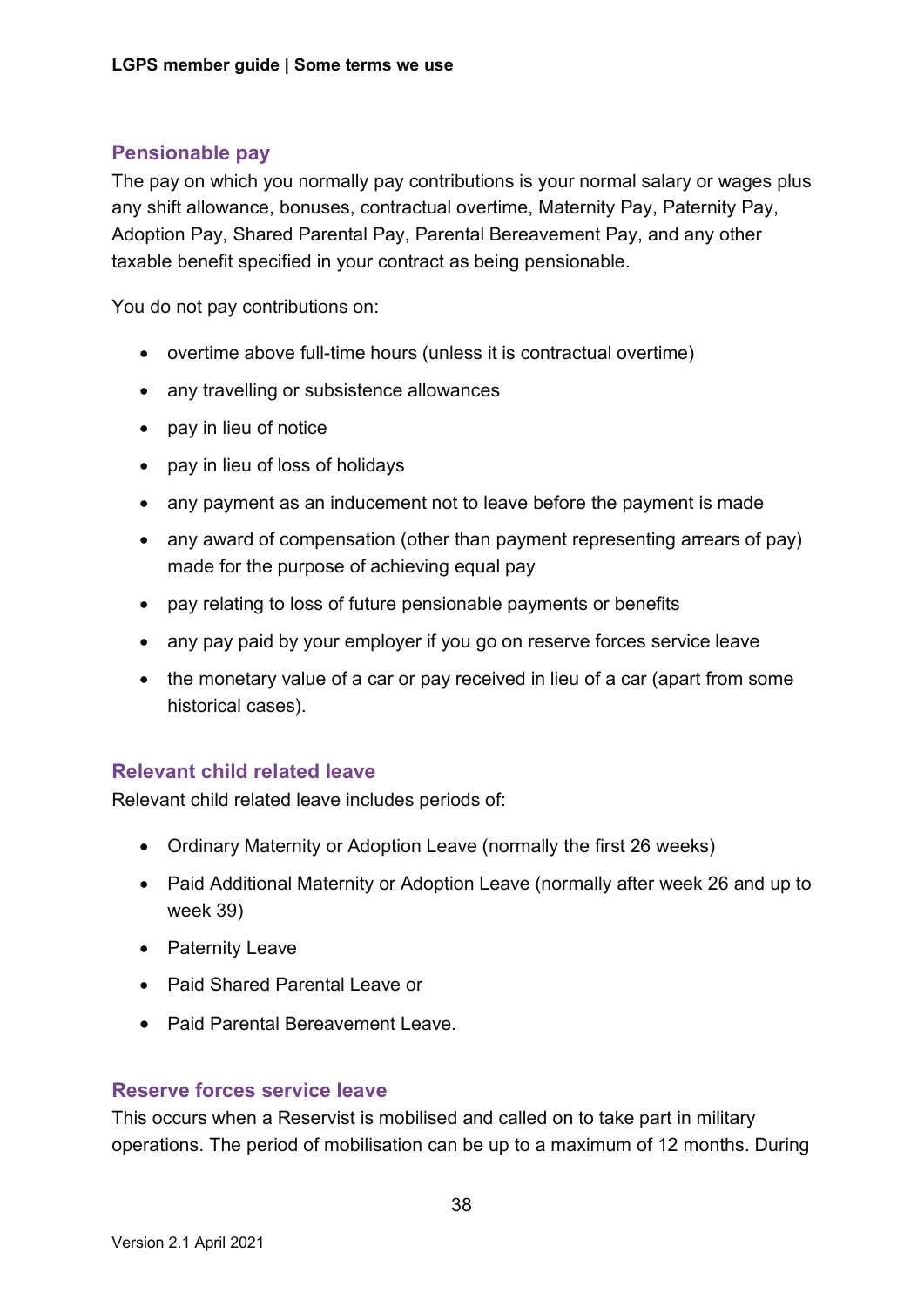a period of reserve forces service leave you will, if you elect to stay in the LGPS during that leave, continue to build up a pension based on the rate of *assumed pensionable pay* you would have received had you not been on reserve forces service leave.

#### **Scheme year**

The Scheme year runs from 1 April to 31 March.

### **State Pension Age**

This is the earliest age you can receive the basic state pension. State Pension Age for women was increased between 2010 and December 2018 to be equalised with the State Pension Age of 65 that applied to men up to December 2018.

#### **Table 3: State Pension Age equalisation timetable for women**

| Date of birth                   | <b>New State Pension Age</b> |
|---------------------------------|------------------------------|
| Before 6 April 1950             | 60                           |
| 6 April 1950 - 5 April 1951     | In the range $60 - 61$       |
| 6 April 1951 - 5 April 1952     | In the range $61 - 62$       |
| 6 April 1952 - 5 April 1953     | In the range $62 - 63$       |
| 6 April 1953 - 5 August 1953    | In the range $63 - 64$       |
| 6 August 1953 - 5 December 1953 | In the range $64 - 65$       |

The State Pension Age increased to 66 for both men and women between December 2018 and October 2020.

#### **Table 4: State Pension increases up to October 2020**

| Date of birth                    | New State Pension Age  |
|----------------------------------|------------------------|
| 6 December 1953 - 5 October 1954 | In the range $65 - 66$ |
| After 5 October 1954             | 66                     |

Under current legislation, the State Pension Age is due to rise to 67 between 2026 and 2028 and to 68 between 2044 and 2046. However, the UK Government has [announced plans](https://www.gov.uk/government/uploads/system/uploads/attachment_data/file/630065/state-pension-age-review-final-report.pdf) to bring forward the rise to 68 to between 2037 and 2039.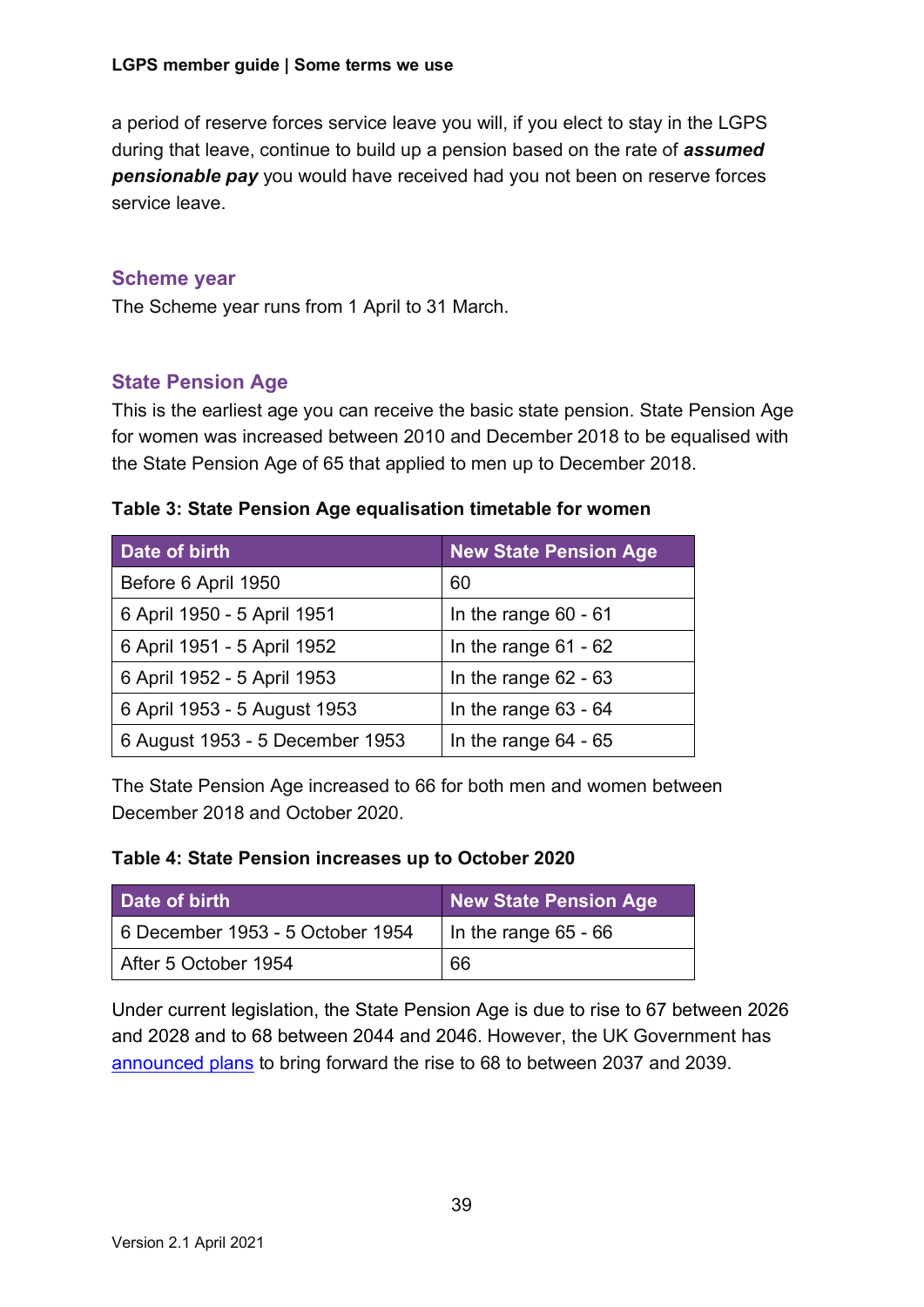### **Qualifying Period**

To qualify for benefits you must be an active member of the LGPS for at least two years. This is called the qualifying period. You can meet the qualifying period before two years if:

- you have brought a transfer of pension rights into the LGPS from a different occupational pension scheme or from a European pensions institution and the length of service you had in that scheme or institution was two or more years or, when added to the period you have been a member of the LGPS is, in aggregate, two or more years, or
- you have brought a transfer of pension rights into the LGPS from a pension scheme or arrangement where you were not allowed to receive a refund of contributions, or
- you have previously transferred pension rights out of the LGPS to a pension scheme abroad (ie to a qualifying recognised overseas pension scheme), or
- you already hold a deferred benefit or are receiving a pension from the LGPS (other than a survivor's pension or pension credit member's pension), or
- you have paid National Insurance contributions before 6 April 2016 while a member of the LGPS and cease to contribute to the LGPS in the tax year you reach pensionable age (for most, *State Pension Age*), or in any later tax year, or
- you cease to contribute to the LGPS at age 75, or
- you die in service.